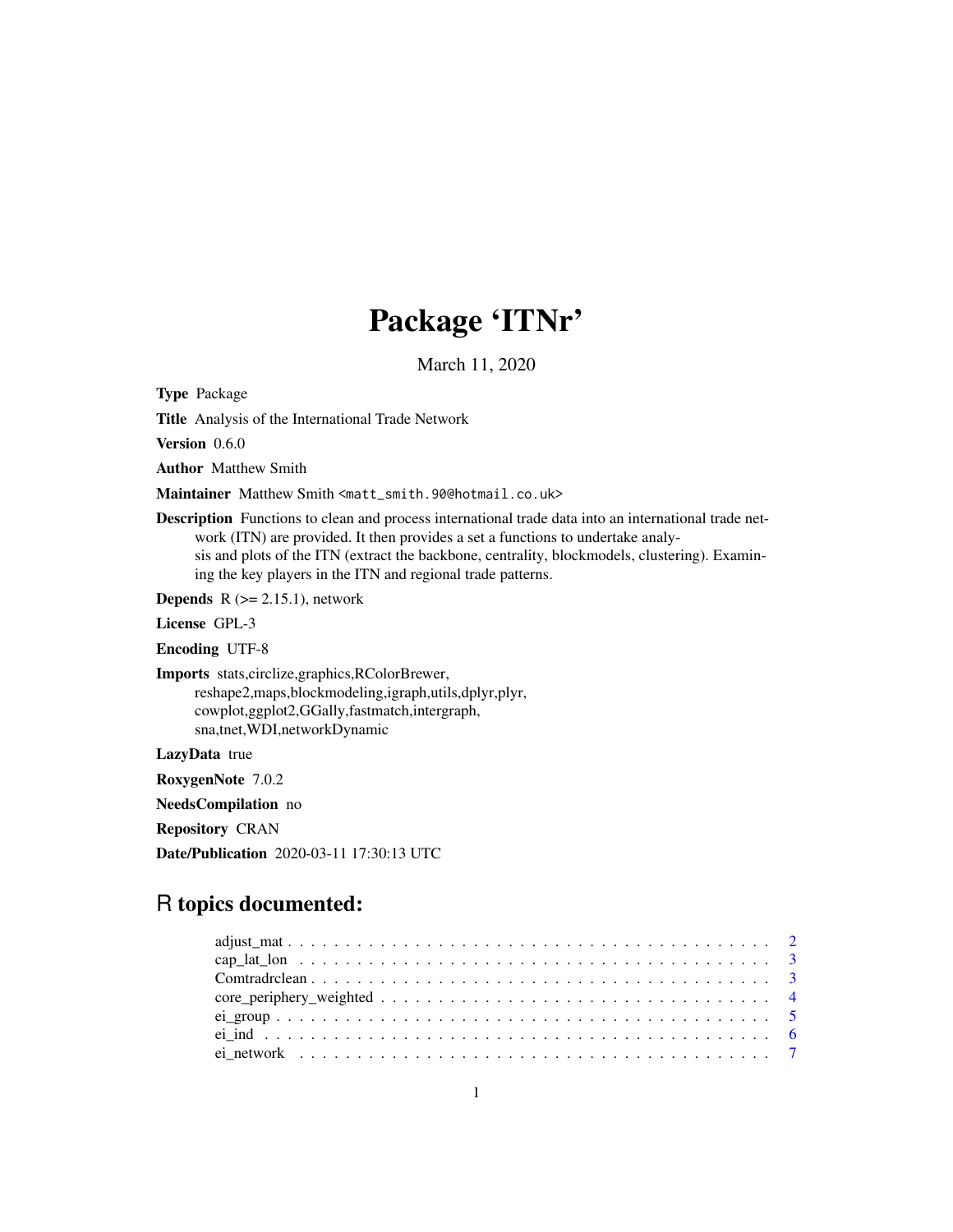<span id="page-1-0"></span>

| Index | 26 |
|-------|----|

adjust\_mat *Adjust Matrix*

# Description

adjust the dimensions of a source object to the dimensions of a target object

# Usage

```
adjust_mat(
 source,
 target,
 remove = TRUE,
 add = TRUE,value = NA,
  returnlabels = FALSE
)
```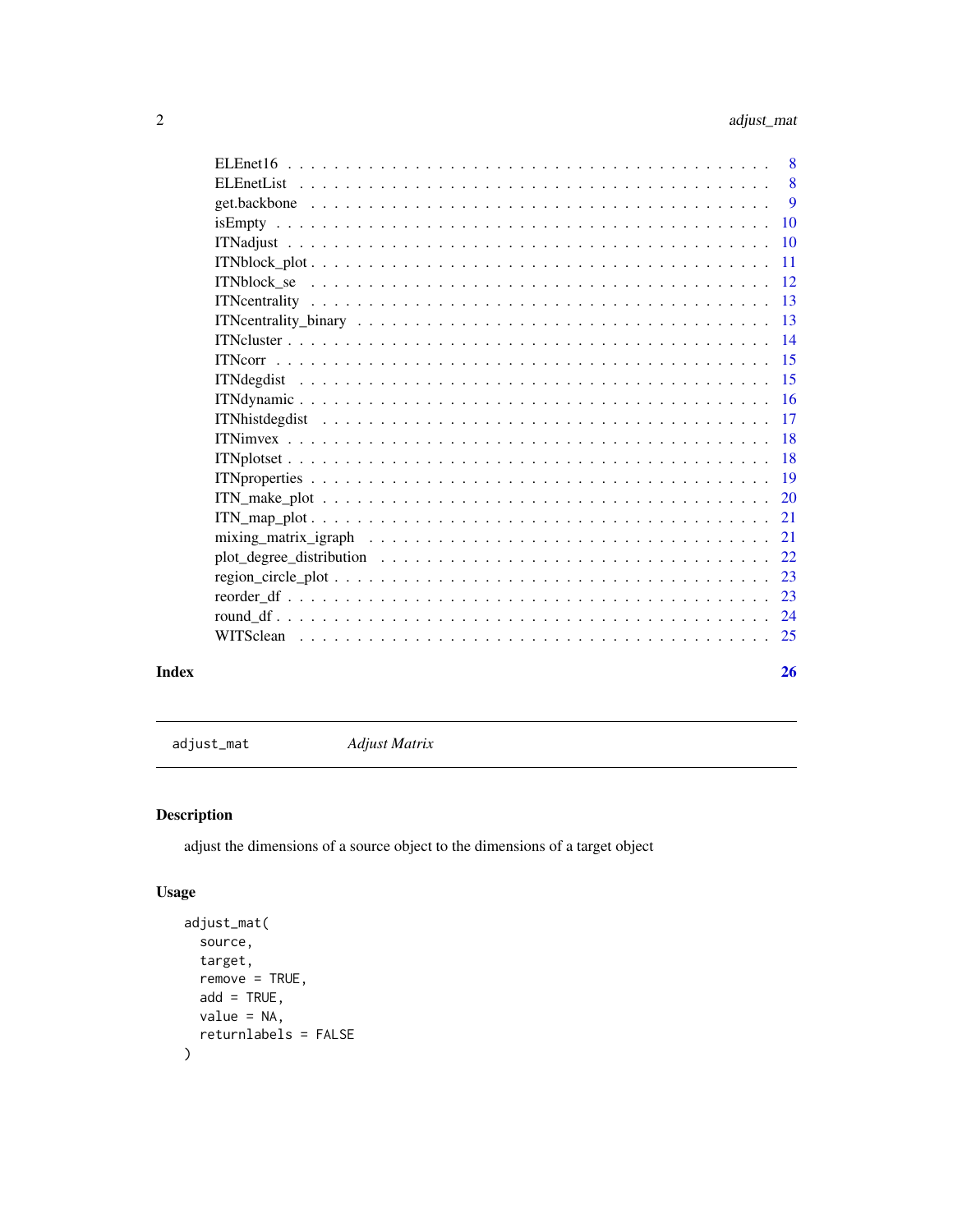# <span id="page-2-0"></span>cap\_lat\_lon 3

#### **Arguments**

| source       | A matrix which should be adjusted (one-mode $\&$ directed).                                                                                                     |
|--------------|-----------------------------------------------------------------------------------------------------------------------------------------------------------------|
| target       | A matrix (one-mode & directed) to which the source object is compared with<br>regard to its labels.                                                             |
| remove       | Should rows and columns that are not present in the target object be removed?                                                                                   |
| add          | Should rows and columns that are present in the target object but not in the<br>source object be added to the source object?                                    |
| value        | The value to be inserted if a new row or column is added. By default, new cells<br>are filled with NA values, but other sensible values may include - Inf or 0. |
| returnlabels | Return a list of added and removed row and column labels rather than the actual<br>matrix, vector, or network object?                                           |

# Value

Matrix

cap\_lat\_lon *cap\_lat\_lon*

#### Description

Dataframe of capital city latitude and longitude coordinates

#### Usage

cap\_lat\_lon

Comtradrclean *Comtradr data clean*

#### Description

This function takes (import) trade data downloaded from comtrade - potentially using the comtradr package, cleans it and transforms it into a network. Adding a number of country level attributes to nodes in the network, including: regional partition, GDP, GDP per capita, GDP growth and FDI. However, it is important to note the limits of using comtradr to construct a network. Firstly when downloading the data with comtradr, you must specify reporters and partners – yet you cannot put "all" for both – only for either reporters or partners. Then for the other you are limited to a character vector of country names, length five or fewer. Therefore, this will not give you a full network. However, this function can be applied to trade data downloaded from UN Comtrade (download csv and read into R as a dataframe), or any other trade data which is in the same format as the comtradr dataframe.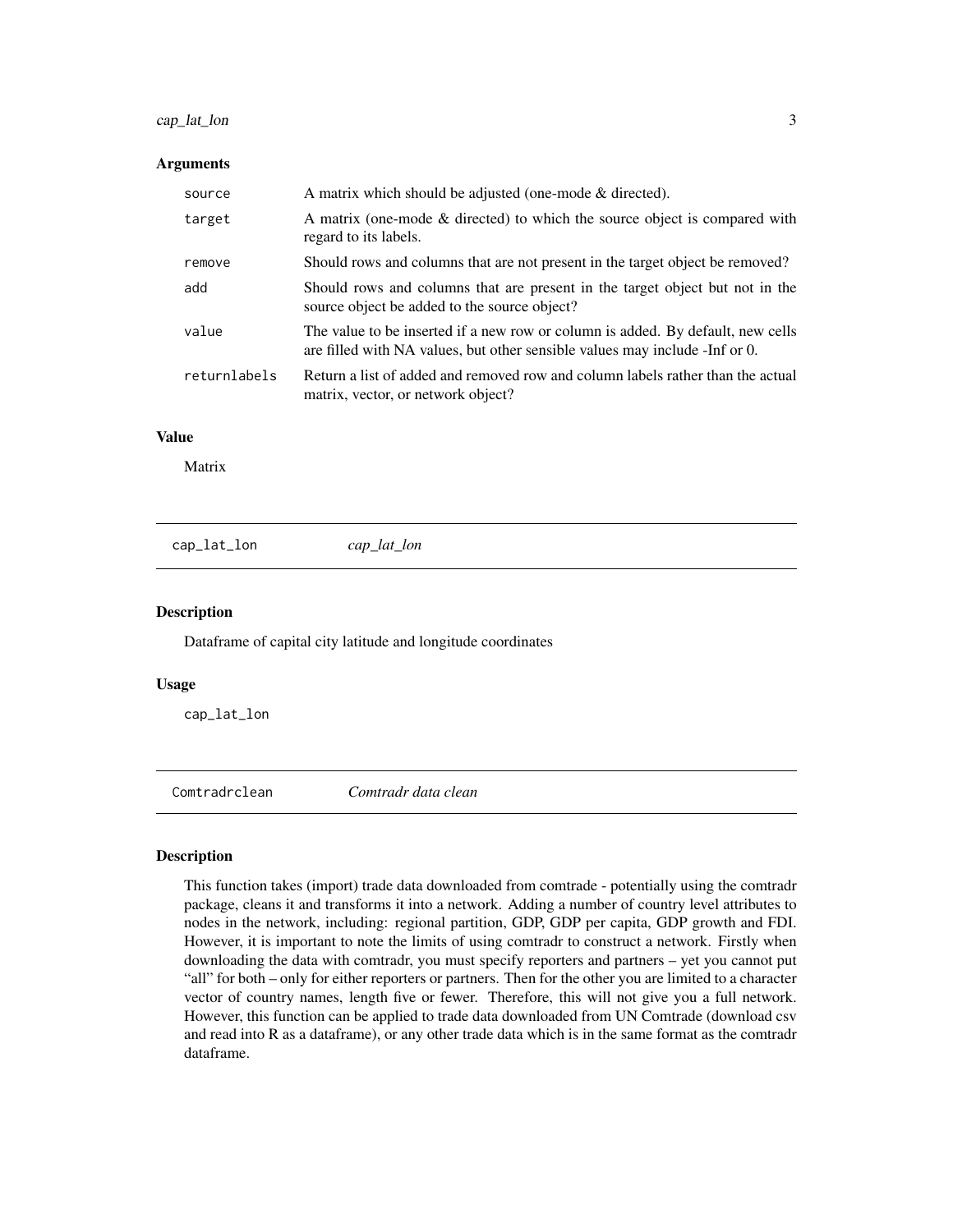#### <span id="page-3-0"></span>Usage

```
Comtradrclean(DF, YEAR, threshold, cutoff)
```
#### Arguments

| DF.       | Dataframe of trade data downloaded (potentially using the comtradr package) |
|-----------|-----------------------------------------------------------------------------|
| YEAR      | Year                                                                        |
| threshold | Apply a threshold - TRUE, Extract the backbone - FALSE                      |
| cutoff    | Threshold - cutoff level, Backbone - significance level                     |

# Value

International Trade Network - igraph object

#### Examples

```
##download data using comtradr
#require(comtradr)
##Download the trade data for tomatoes - code 0702
##All countries, Year - 2016
#ex_2 <- ct_search(reporters = "All",
# partners = c("USA","China",
# "Germany","Canada","Mexico"),
# trade_direction = "imports",
# start_date = "2016-01-01",
# end_date = "2016-12-31",
# commod_codes = "0702")
##this then gives a data frame which
##we can clean using the following function:
tomatoesITN<-Comtradrclean(ex_2,2016,TRUE,0.01)
```

```
##We apply a threshold - only retaining ties that are at least 0.01%
##of total tomatoes trade (amngst these countries)
```
core\_periphery\_weighted

*Core-Periphery for Weighted Networks*

#### Description

This function implements rich club core-periphery algorithm (Ma & Mondragón, 2015) to identify members of the core and periphery in weighted networks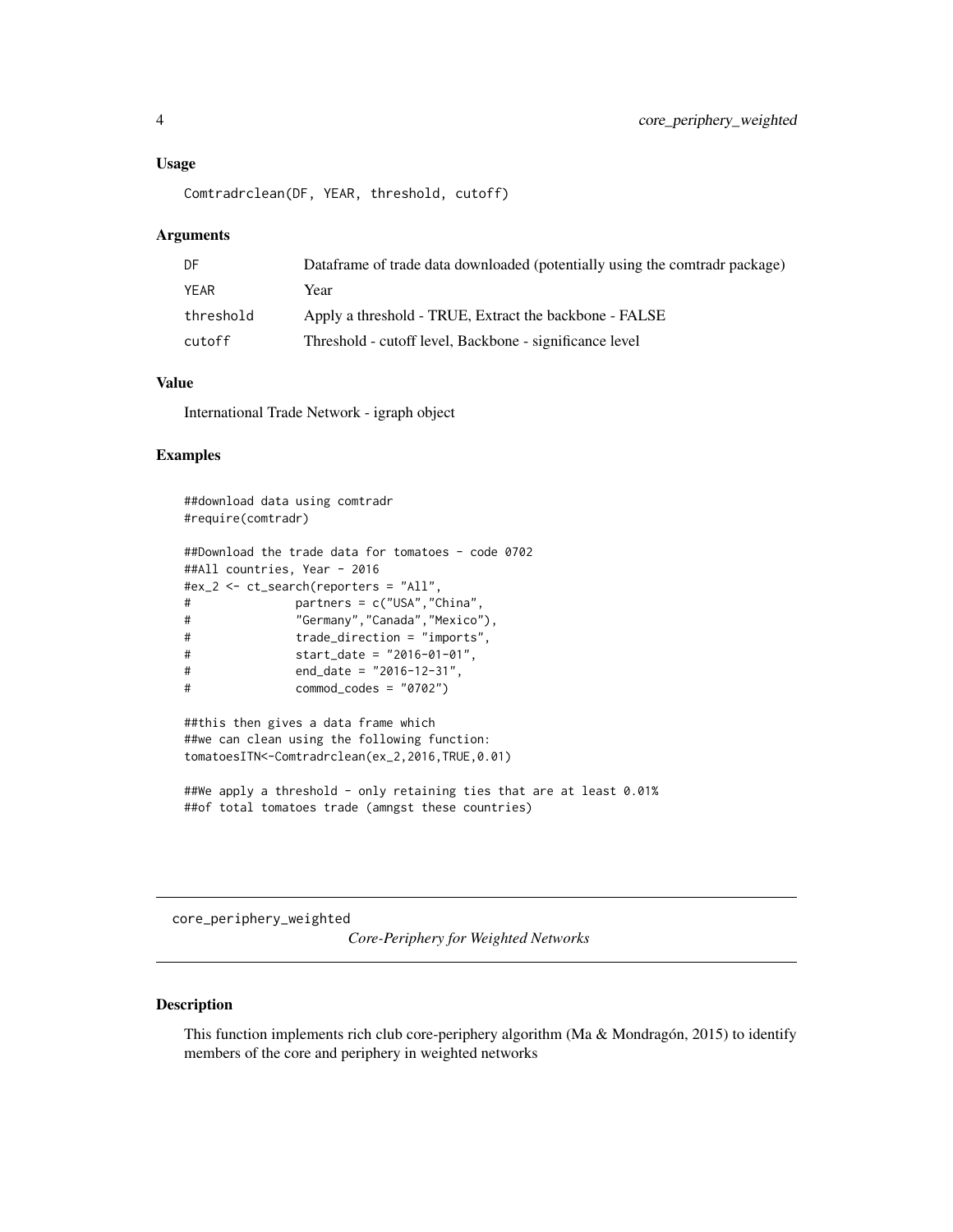#### <span id="page-4-0"></span>ei\_group 55 to 55 and 55 and 55 and 55 and 55 and 55 and 55 and 55 and 55 and 55 and 55 and 55 and 55 and 55 and 55 and 55 and 55 and 55 and 55 and 55 and 55 and 55 and 55 and 55 and 55 and 55 and 55 and 55 and 55 and 55 a

#### Usage

core\_periphery\_weighted(gs, type)

#### Arguments

| gs   | International Trade Network - igraph object. Note for networks not produced us-  |
|------|----------------------------------------------------------------------------------|
|      | ing ITNr there needs to be a vertex attribute "name" and edge attribute "weight" |
| tvpe | directed/undirected                                                              |

# Value

List - 1.)igraph object with core-periphery results added as a node attribute. 2.) Dataframe of core-periphery results.

### References

Ma A, Mondragón RJ (2015) Rich-Cores in Networks. PLoS ONE 10(3): e0119678. https://doi.org/10.1371/journal.pone.01

# Examples

```
require(igraph)
##Create random International Trade Network (igraph object)
ITN<-erdos.renyi.game(50,0.05,directed = TRUE)
##Add edge weights
```
E(ITN)\$weight<-runif(ecount(ITN), 0, 1)

```
##Add vertex names
V(ITN)$name<-1:vcount(ITN)
```
##Implement core-periphery algorithm ITNcp<-core\_periphery\_weighted(ITN,"directed")

ei\_group *Group level E-I Index*

# Description

This function calculates the E-I Index (External-internal) at the group/attribute level

#### Usage

```
ei_group(gs, attrname)
```
#### Arguments

| gs       | igraph object  |
|----------|----------------|
| attrname | Attribute name |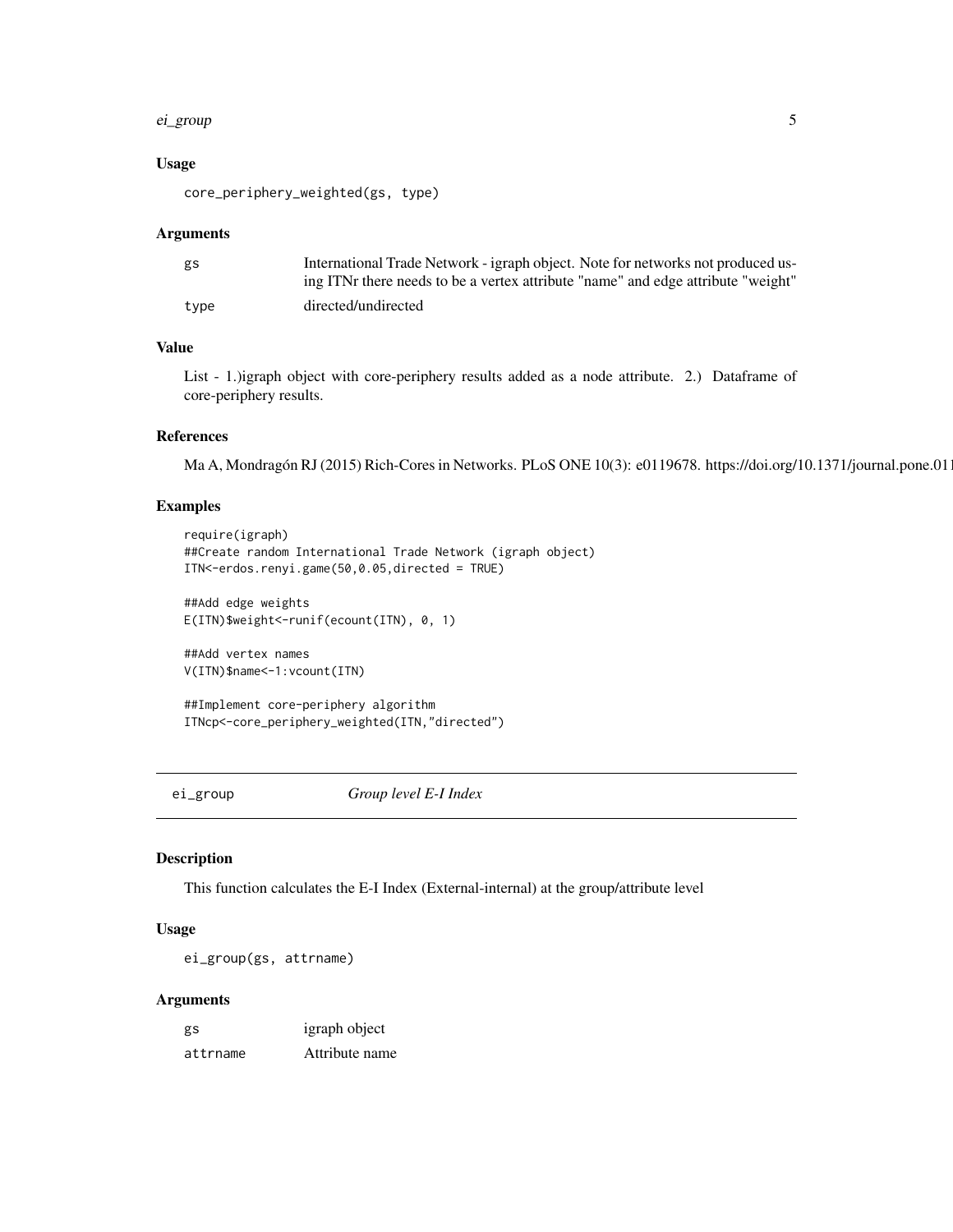# Value

Group level results dataframe

#### Examples

```
require(igraph)
##Create random network (igraph object)
gs<-erdos.renyi.game(75,0.05,directed = TRUE)
```
##Add vertex names V(gs)\$name<-1:vcount(gs)

## Add an attribute V(gs)\$letters<- rep(LETTERS[1:5],15)

```
##Calculate the Group E-I Results
EI_GROUP_DATAFRAME<-ei_group(gs,"letters")
```
# ei\_ind *Individual/Node level E-I Index*

#### Description

This function calculates the E-I Index (External-internal) at the individual/node level

#### Usage

ei\_ind(gs, attrname)

#### Arguments

| gs       | igraph object  |
|----------|----------------|
| attrname | Attribute name |

#### Value

Group level results dataframe

# Examples

```
require(igraph)
##Create random network (igraph object)
gs<-erdos.renyi.game(30,0.05,directed = TRUE)
##Add vertex names
V(gs)$name<-1:vcount(gs)
```
## Add an attribute

<span id="page-5-0"></span>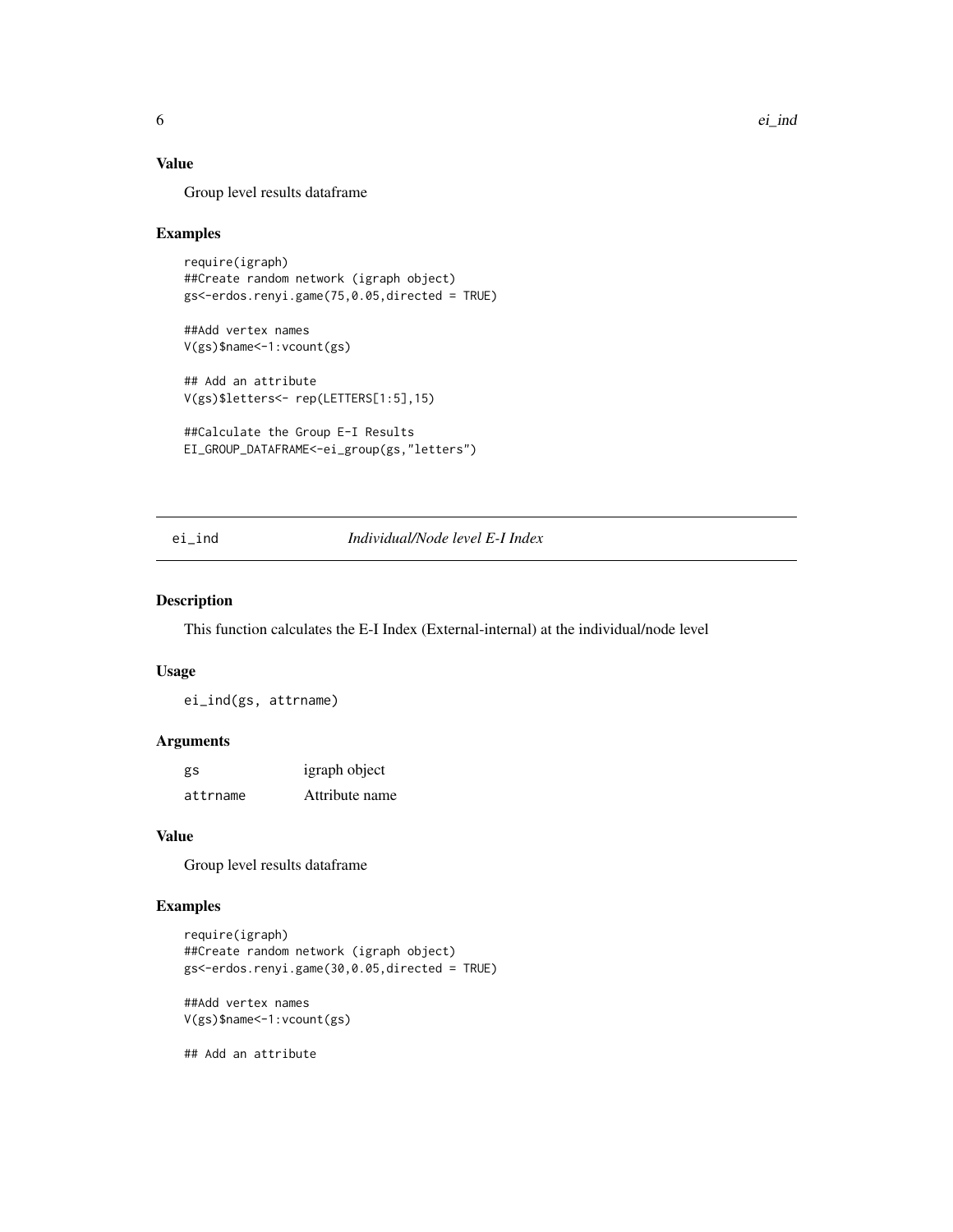# <span id="page-6-0"></span>ei\_network 7

```
V(gs)$letters<- rep(LETTERS[1:5],6)
##Calculate the Individual E-I Results
EI_IND_DATAFRAME<-ei_ind(gs,"letters")
```
# ei\_network *Network level E-I Index*

# Description

This function calculates the E-I Index (External-internal) at the network level

# Usage

ei\_network(gs, attrname)

#### Arguments

| gs       | igraph object  |
|----------|----------------|
| attrname | Attribute name |

#### Value

Group level results dataframe

#### Examples

```
require(igraph)
##Create random network (igraph object)
gs<-erdos.renyi.game(75,0.05,directed = TRUE)
```

```
##Add vertex names
V(gs)$name<-1:vcount(gs)
```

```
## Add an attribute
V(gs)$letters<- rep(LETTERS[1:5],15)
```

```
##Calculate the Group E-I Results
EI_NETWORK<-ei_network(gs,"letters")
```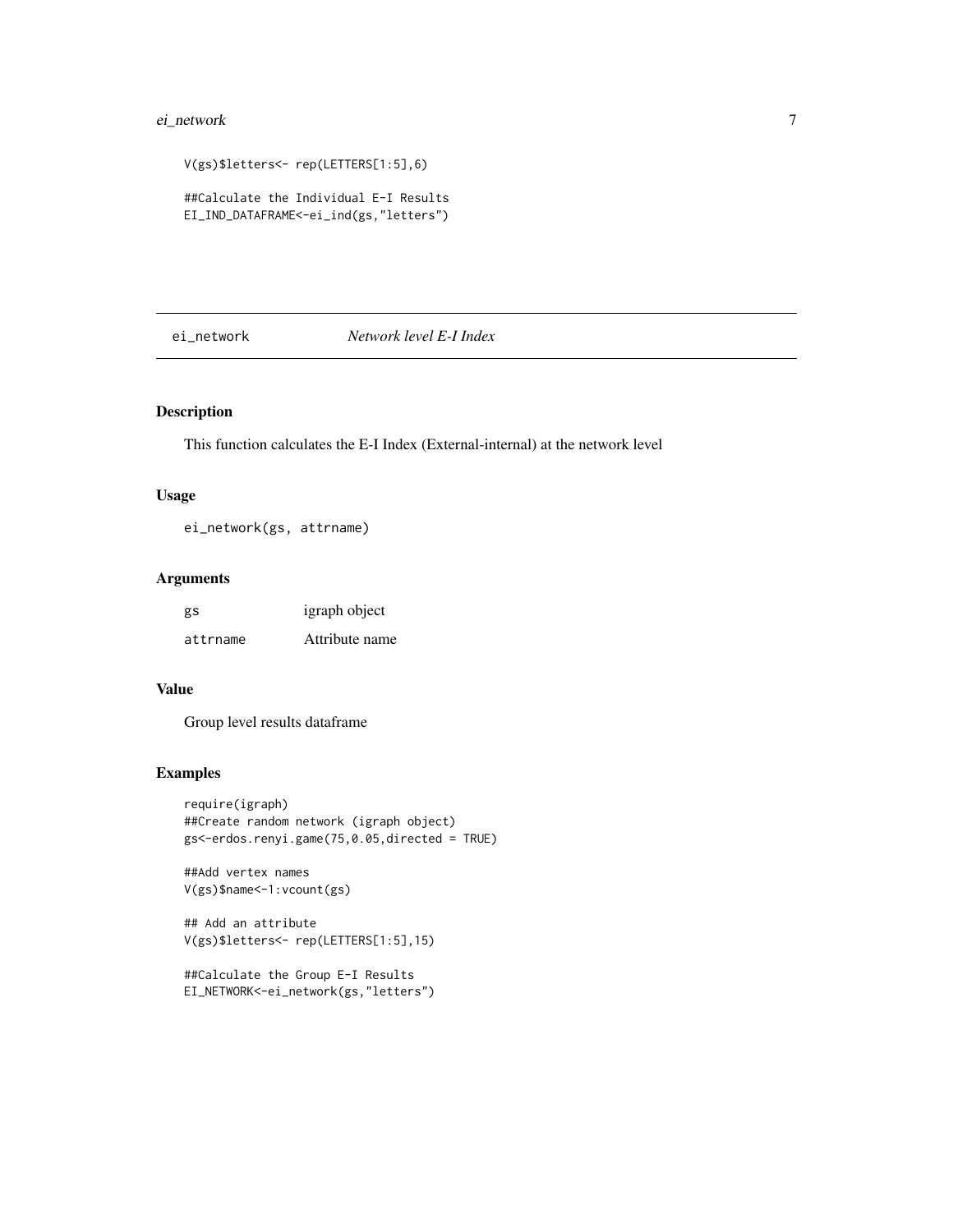<span id="page-7-0"></span>

Electrical Automotive Goods 2016 Network. Electrical automotive goods category as defined by Amighini & Gogoni (2014)

#### Usage

ELEnet16

# References

Amighini, A. and Gorgoni, S. (2014) The International Reorganisation of Auto Production, The World Economy, 37(7), pp. 923–952.

ELEnetList *List of Electrical Automotive Goods Networks (2006-2016)*

# Description

List of Electrical Automotive Goods Networks for 2006 - 2016. Electrical automotive goods category as defined by Amighini & Gogoni (2014)

#### Usage

ELEnetList

# References

Amighini, A. and Gorgoni, S. (2014) The International Reorganisation of Auto Production, The World Economy, 37(7), pp. 923–952. (list of igraph objects)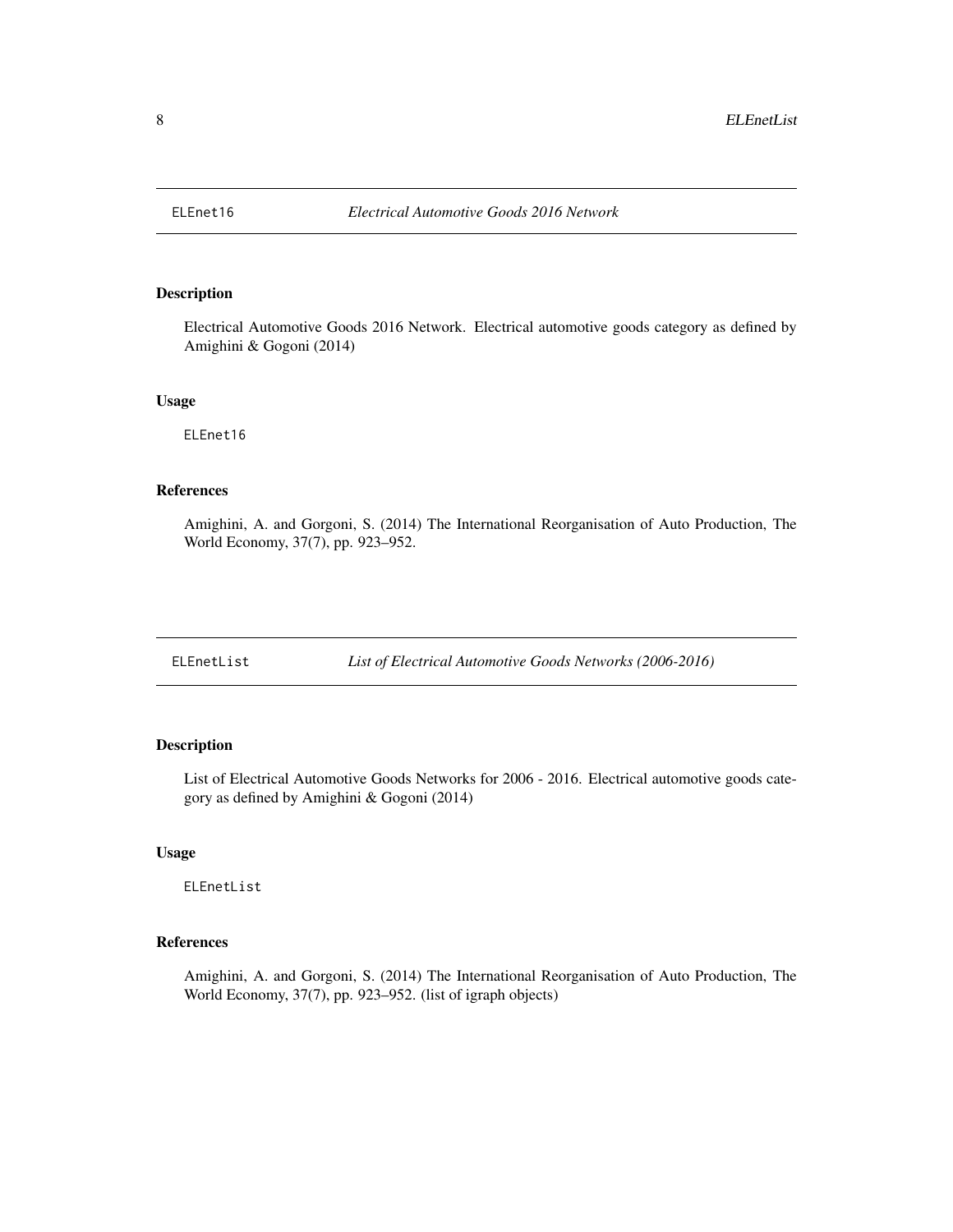<span id="page-8-0"></span>get.backbone *get.backbone*

#### Description

This function extracts the backbone of a network

# Usage

get.backbone(G, alpha, directed = TRUE)

### Arguments

| G        | igraph network     |
|----------|--------------------|
| alpha    | Significance level |
| directed | Default is TRUE    |

# Value

Backbone of the network

#### References

Serrano, M. Á., Boguñá, M. and Vespignani, A. (2009) Extracting the multiscale backbone of complex weighted networks, Proceedings of the National Academy of Sciences, 106(16), pp. 6483–6488.

#### Examples

require(igraph)

##Create a random (directed) network gs<-erdos.renyi.game(50,0.2,directed = TRUE)

##Add edge weights to the network E(gs)\$weight<-runif(ecount(gs), 0, 1)

```
##Extract backbone at 0.05 significance level
backbone<-get.backbone(gs,0.1)
```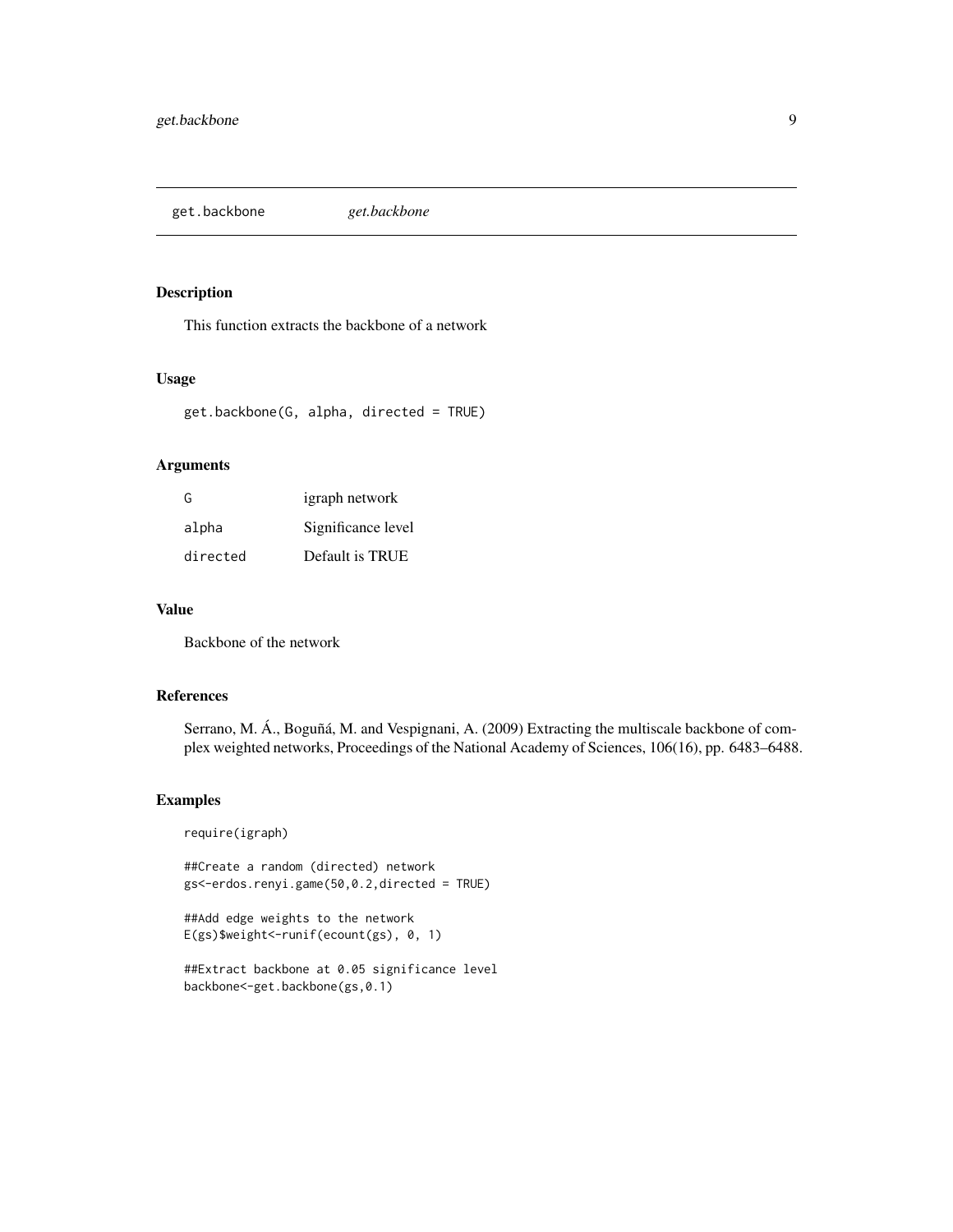<span id="page-9-0"></span>isEmpty *isEmpty*

# Description

This function check whether data is numeric(0) and give returns an NA if this is true and the value of the data otherwise.

# Usage

isEmpty(x)

# Arguments

x Data

# Value

NA or the data

| ITNadjust<br><i>Adjust ITN</i> |
|--------------------------------|
|--------------------------------|

# Description

This function adjusts ITN matrices so they are the same size

# Usage

```
ITNadjust(MATlist, j)
```
# Arguments

| MATlist | A list of ITN matrices                        |
|---------|-----------------------------------------------|
|         | Element of matrix list to compare with others |

# Value

Matrix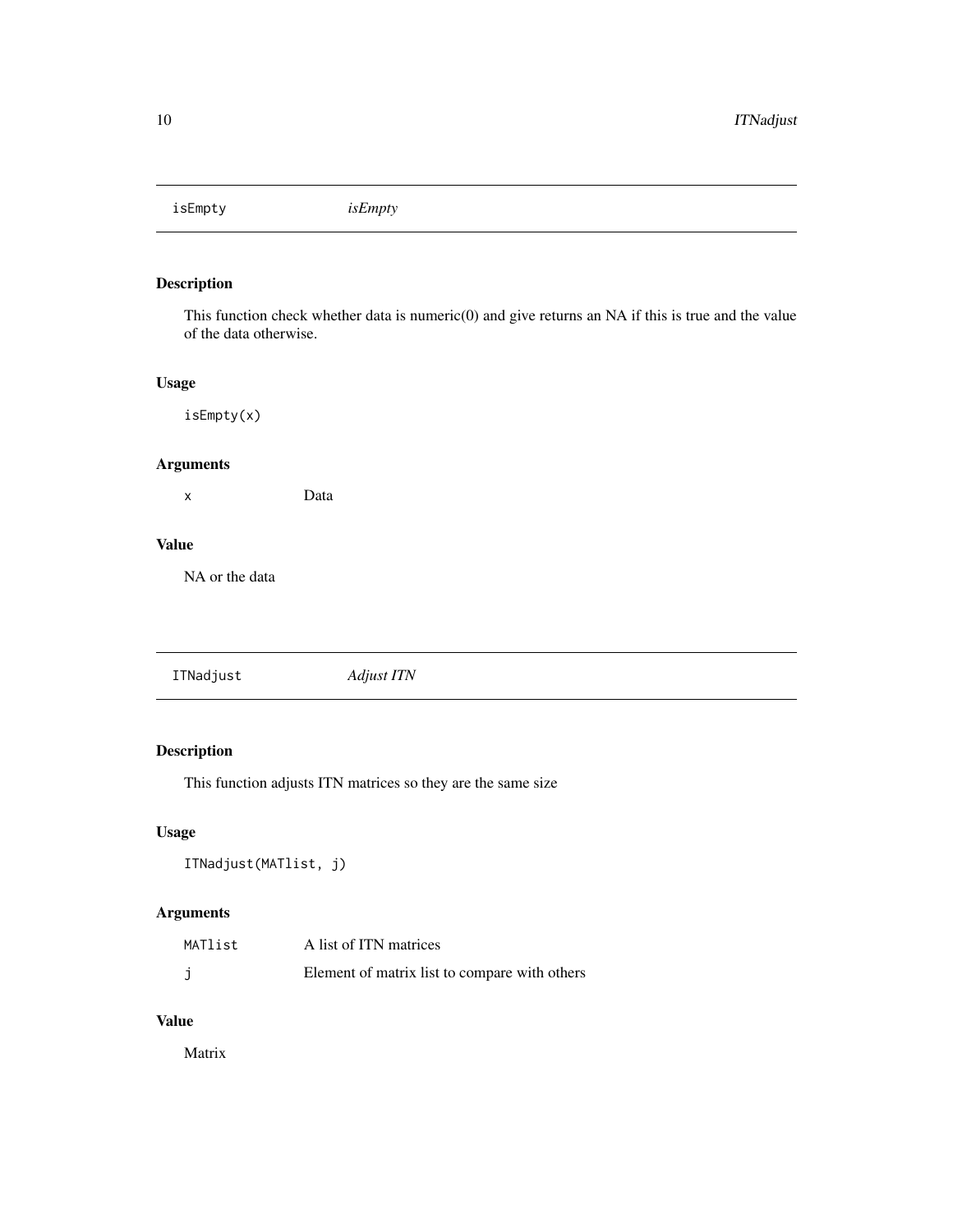# <span id="page-10-0"></span>ITNblock\_plot 11

#### Examples

```
##Create a list of random matrices (of different sizes)
##Labels - letters of alphabet (can represent actor names)
mat1<- matrix(round(runif(10*10)), 10, 10)
rownames(mat1)<-LETTERS[1:10]
colnames(mat1)<-LETTERS[1:10]
mat2<- matrix(round(runif(10*10)), 10, 10)
rownames(mat2)<-LETTERS[10:19]
colnames(mat2)<-LETTERS[10:19]
mat3<- matrix(round(runif(12*12)), 12, 12)
rownames(mat3)<-LETTERS[15:26]
colnames(mat3)<-LETTERS[15:26]
##Create matrix list
MATlist<-list(mat1,mat2,mat3)
##Adjust matrix 1 so that it has additional rows/actors not
##in the original matrix
mat1adjust<-ITNadjust(MATlist,1)
```
ITNblock\_plot *ITN Blockmodel Plot*

# Description

This function calculates block membership for the ITN and then plots the network, with node colour according to block membership.

#### Usage

```
ITNblock_plot(gs, LABEL)
```
# Arguments

| gs    | International Trade Network - igraph object |
|-------|---------------------------------------------|
| LABEL | Should labels be present - TRUE/FALSE       |

#### Value

Network Plot - nodes coloured based on block membership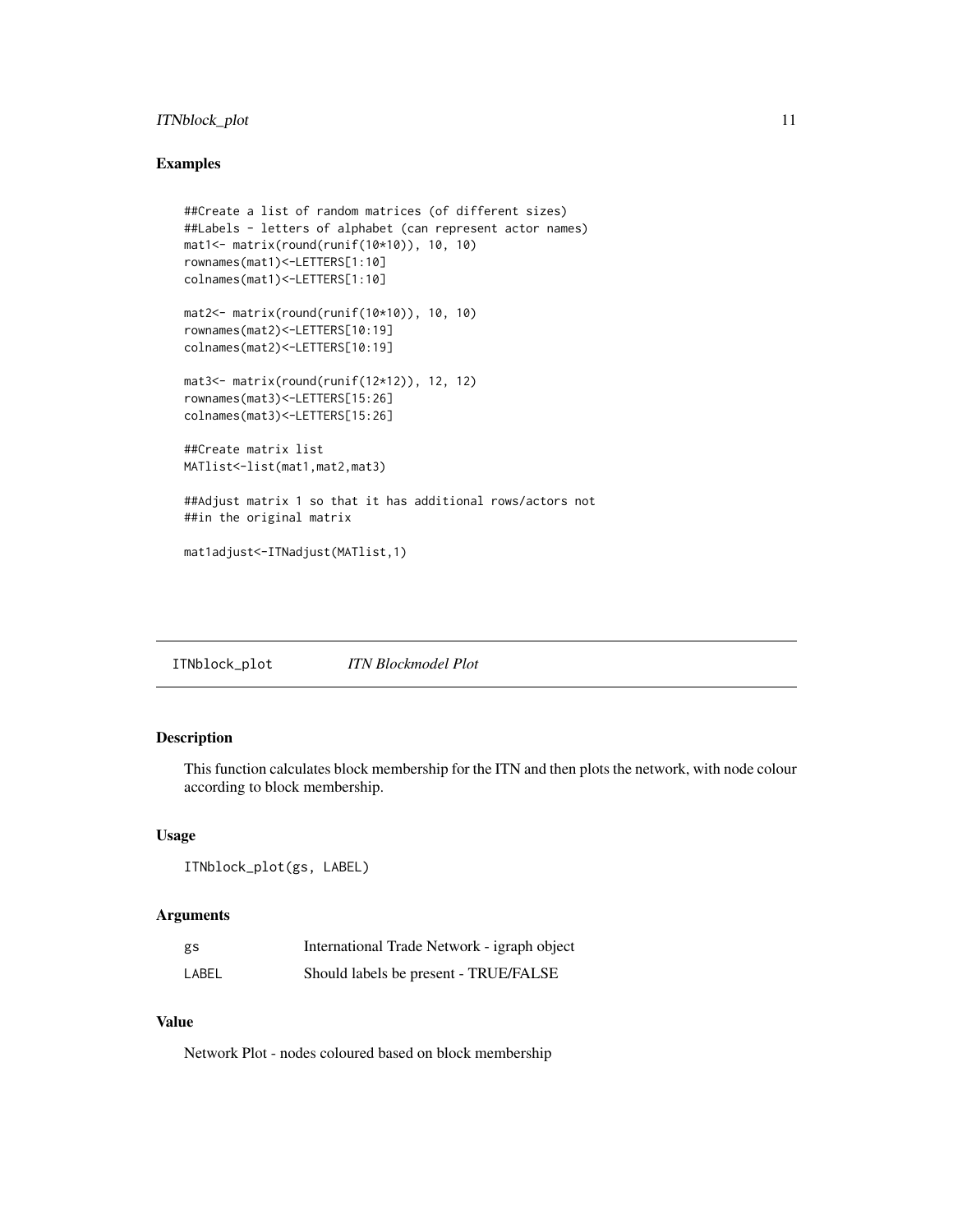#### <span id="page-11-0"></span>Examples

```
require(igraph)
require(sna)
require(intergraph)
##Create random International Trade Network (igraph object)
ITN<-erdos.renyi.game(75,0.05,directed = TRUE)
##Add edge weights
E(ITN)$weight<-runif(ecount(ITN), 0, 1)
##Blockmodel plot
block_plot<-ITNblock_plot(ITN,FALSE)
```
### ITNblock\_se *ITN Blockmodel & Structural Equivalence*

#### Description

This function calculates block membership for ITN and structural equivalence between countries

#### Usage

ITNblock\_se(gs)

### Arguments

gs International Trade Network - igraph object

# Value

List object containing block membership and structural equivalence matrix results

#### Examples

```
require(igraph)
require(sna)
require(intergraph)
```
##Create random International Trade Network (igraph object) ITN<-erdos.renyi.game(50,0.05,directed = TRUE)

```
##Add edge weights
E(ITN)$weight<-runif(ecount(ITN), 0, 1)
```

```
##Blockmodel & structural equivalence analysis
blockse<-ITNblock_se(ITN)
```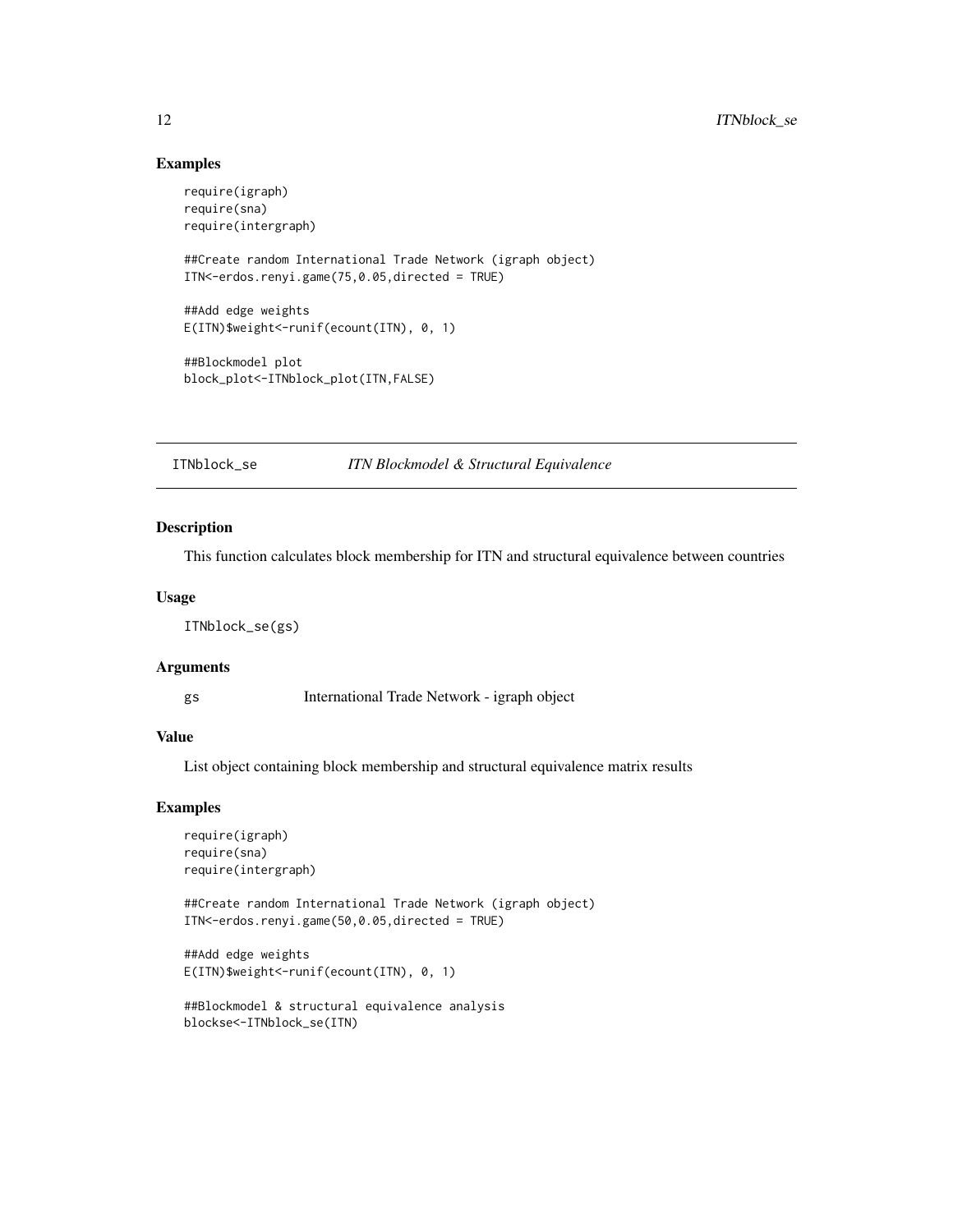<span id="page-12-0"></span>This function calculates a number of centrality metrics for the weighted International Trade Network (ITN)

#### Usage

ITNcentrality(gs)

#### **Arguments**

gs International Trade Network - igraph object

## Value

Table of centrality results (dataframe)

#### Examples

```
require(igraph)
##Create random International Trade Network (igraph object)
ITN<-erdos.renyi.game(75,0.05,directed = TRUE)
```
##Add edge weights E(ITN)\$weight<-runif(ecount(ITN), 0, 1)

##Add vertex names V(ITN)\$name<-1:vcount(ITN)

##Calculate the centrality measures ITNCENT<-ITNcentrality(ITN)

ITNcentrality\_binary *ITN Centrality for binary networks*

#### Description

This function calculates a number of centrality metrics for the binary International Trade Network (ITN)

#### Usage

ITNcentrality\_binary(gs)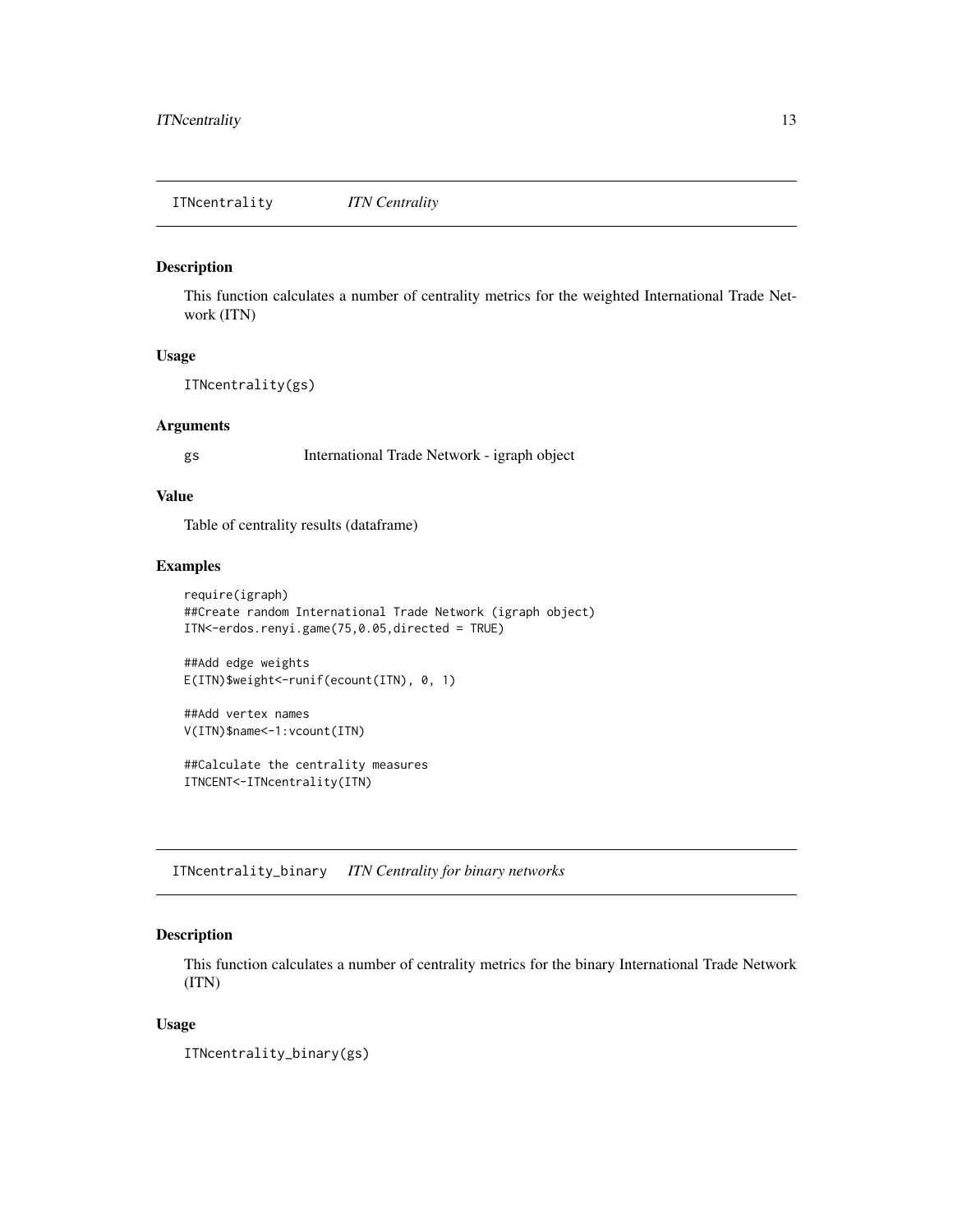#### <span id="page-13-0"></span>Arguments

gs International Trade Network - binary igraph object

# Value

Table of centrality results (dataframe)

## Examples

```
require(igraph)
##Create random International Trade Network (igraph object)
ITN<-erdos.renyi.game(75,0.05,directed = TRUE)
```
##Add vertex names V(ITN)\$name<-1:vcount(ITN)

##Calculate the centrality measures ITNCENT<-ITNcentrality\_binary(ITN)

ITNcluster *ITN Cluster*

# Description

This function calculates cluster membership for ITN

#### Usage

ITNcluster(gs)

# Arguments

gs International Trade Network - igraph object (with region attribute)

# Value

Cluster object containing various cluster membership results

# Examples

```
##Load ITN
data(ELEnet16)
```
##Cluster Analysis CLU<-ITNcluster(ELEnet16)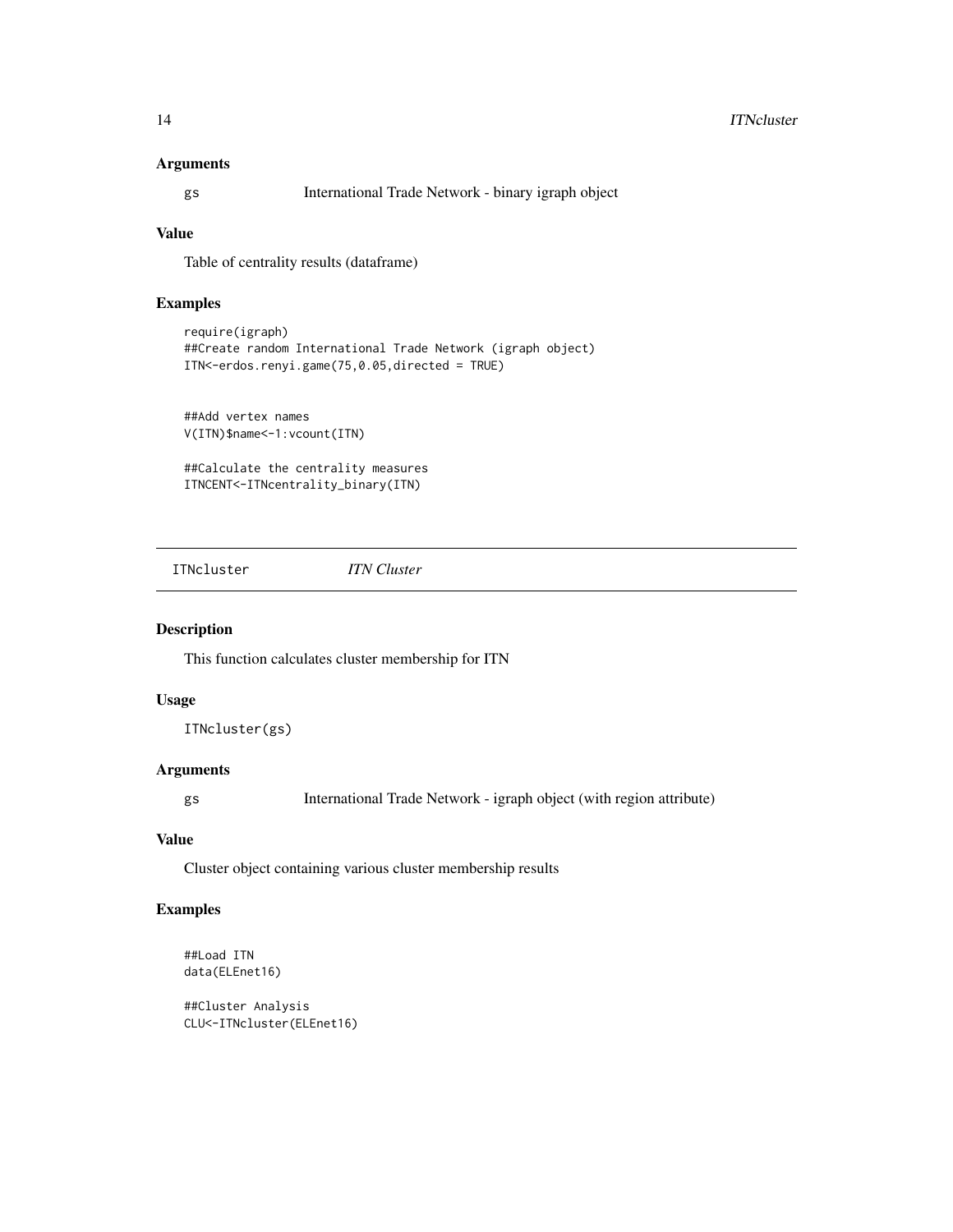<span id="page-14-0"></span>

This function plots the correlation between degree and strength scores

# Usage

ITNcorr(gs)

# Arguments

gs International Trade Network - igraph object

#### Value

Correlation plot

# Examples

require(igraph)

##Create random International Trade Network (igraph object) ITN<-erdos.renyi.game(75,0.05,directed = TRUE)

```
##Add edge weights
E(ITN)$weight<-runif(ecount(ITN), 0, 1)
```

```
##Plot correlation matrix between degree and strength scores.
corr_plot<-ITNcorr(ITN)
```
ITNdegdist *ITN Degree Distribution*

# Description

This function plots the ITN (probability) degree distribtuion

# Usage

ITNdegdist(gs)

#### Arguments

gs International Trade Network - igraph object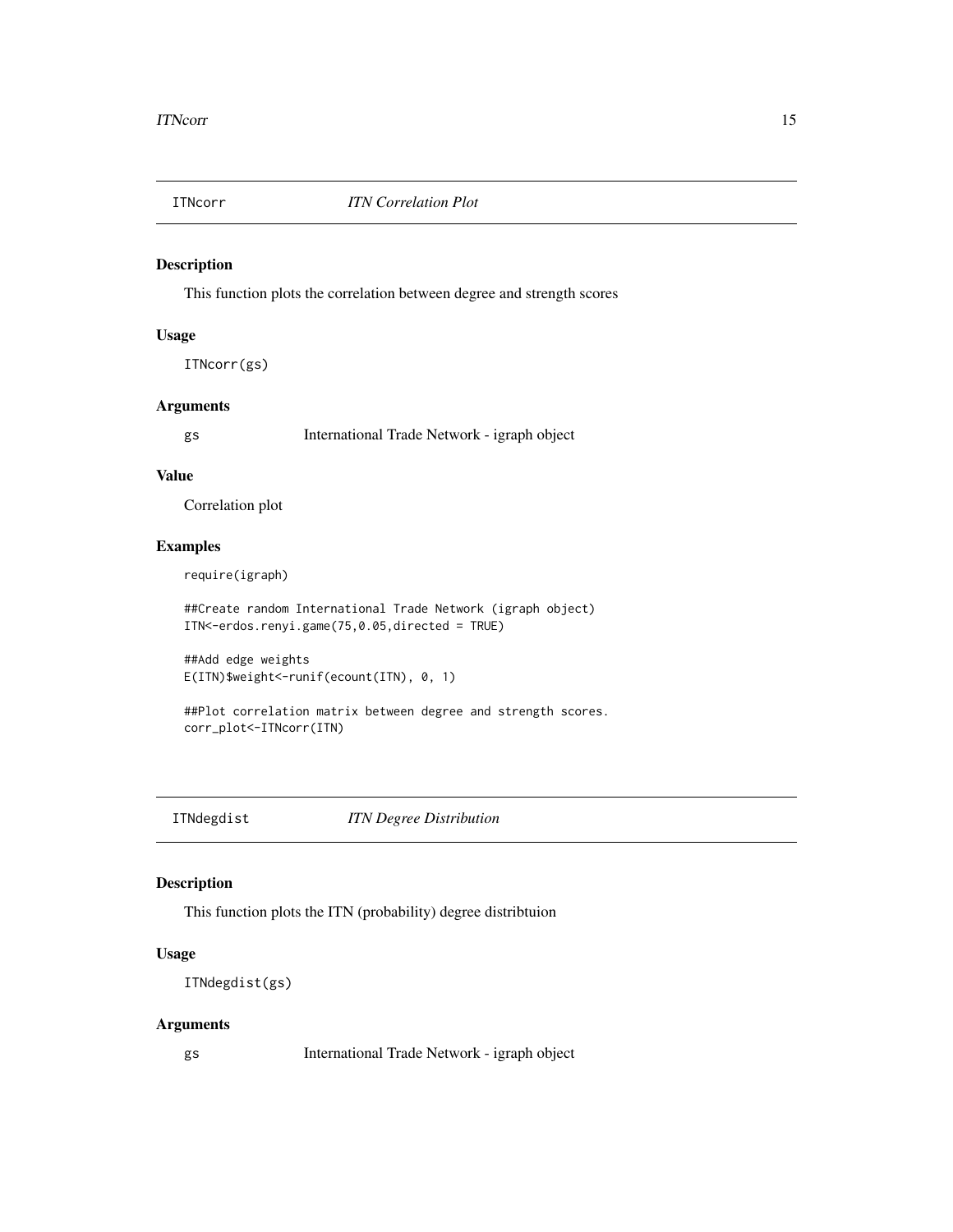#### Value

Panel of ITN degree distribution plots

#### Examples

```
require(igraph)
```

```
##Create random International Trade Network (igraph object)
ITN<-erdos.renyi.game(75,0.05,directed = TRUE)
```

```
##Plot degree distribution
deg_dist_plot<-ITNdegdist(ITN)
```
ITNdynamic *Dynamic ITN*

#### Description

This function produces a dynamic network object for ITNs. It cleans and adjusts the individual networks, so they are the same size. This dynamic network object can then be used to create animations, mapping changes over time and to calculate temporal network statistics

#### Usage

```
ITNdynamic(NETlist)
```
#### Arguments

NETlist A list of International Trade Networks (igraph objects)

#### Value

It returns the Dynamic Network Object

# Examples

require(igraph)

```
##Create a set of random International Trade Networks (igraph objects)
##and add vertex names
ITN1<-erdos.renyi.game(75,0.05,directed = TRUE)
V(ITN1)$name<-1:vcount(ITN1)
ITN2<-erdos.renyi.game(100,0.01,directed = TRUE)
V(ITN2)$name<-1:vcount(ITN2)
ITN3<-erdos.renyi.game(55,0.1,directed = TRUE)
V(ITN3)$name<-1:vcount(ITN3)
```
<span id="page-15-0"></span>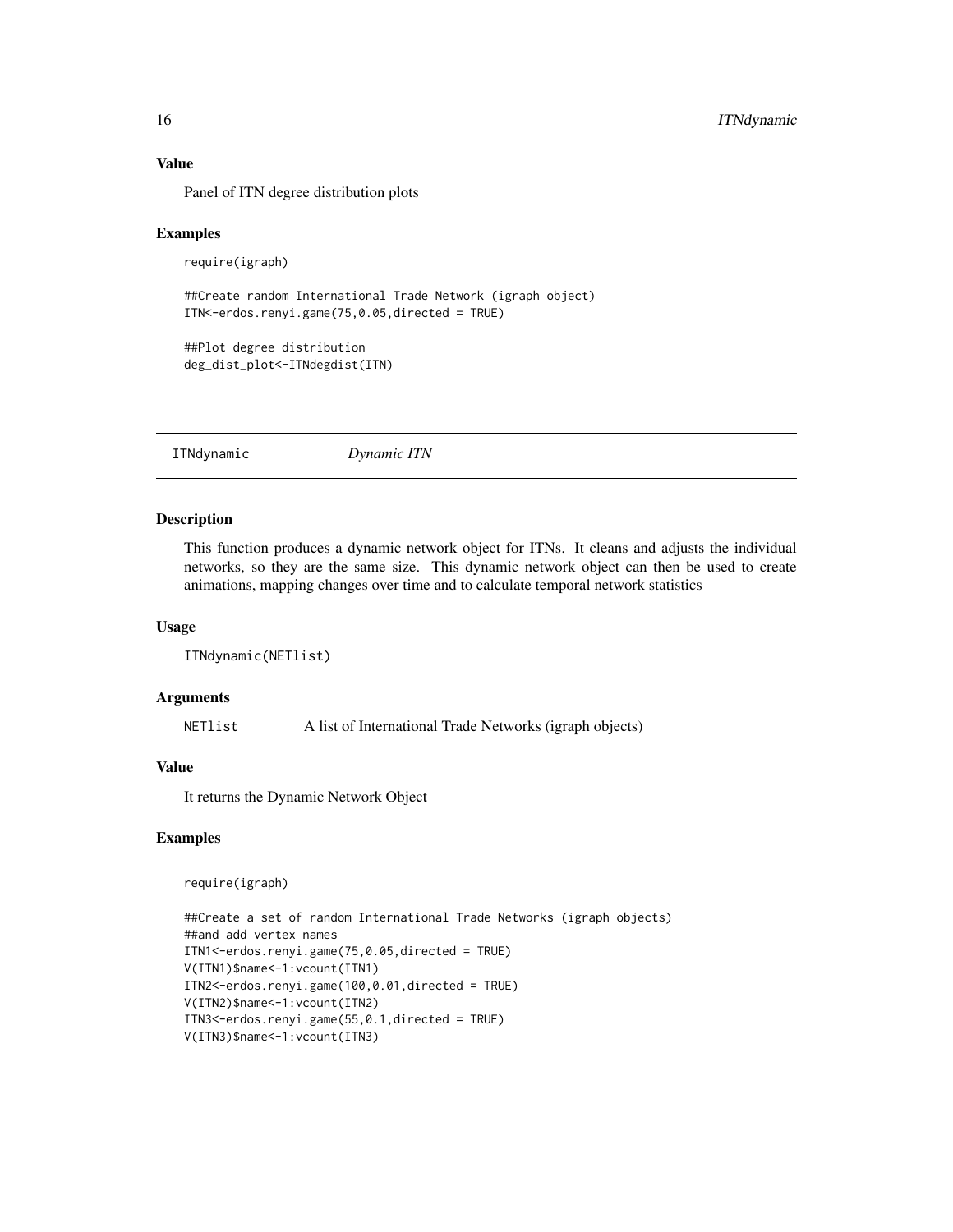# <span id="page-16-0"></span>ITNhistdegdist 17

##Create network list NETlist<-list(ITN1,ITN2,ITN3) ##Create Dynamic Network Object ITNdyn<-ITNdynamic(NETlist)

ITNhistdegdist *ITN Histogram Degree Distribution*

#### Description

This function plots the histogram degree distribution for the ITN

#### Usage

ITNhistdegdist(gs)

# Arguments

gs International Trade Network - igraph object

# Value

Panel of ITN histogram degree distribution plots

# Examples

require(igraph)

##Create random International Trade Network (igraph object) ITN<-erdos.renyi.game(75,0.05,directed = TRUE)

##Add edge weights E(ITN)\$weight<-runif(ecount(ITN), 0, 1)

```
##Plot degree distribution histogram
hist_deg_dist<-ITNhistdegdist(ITN)
```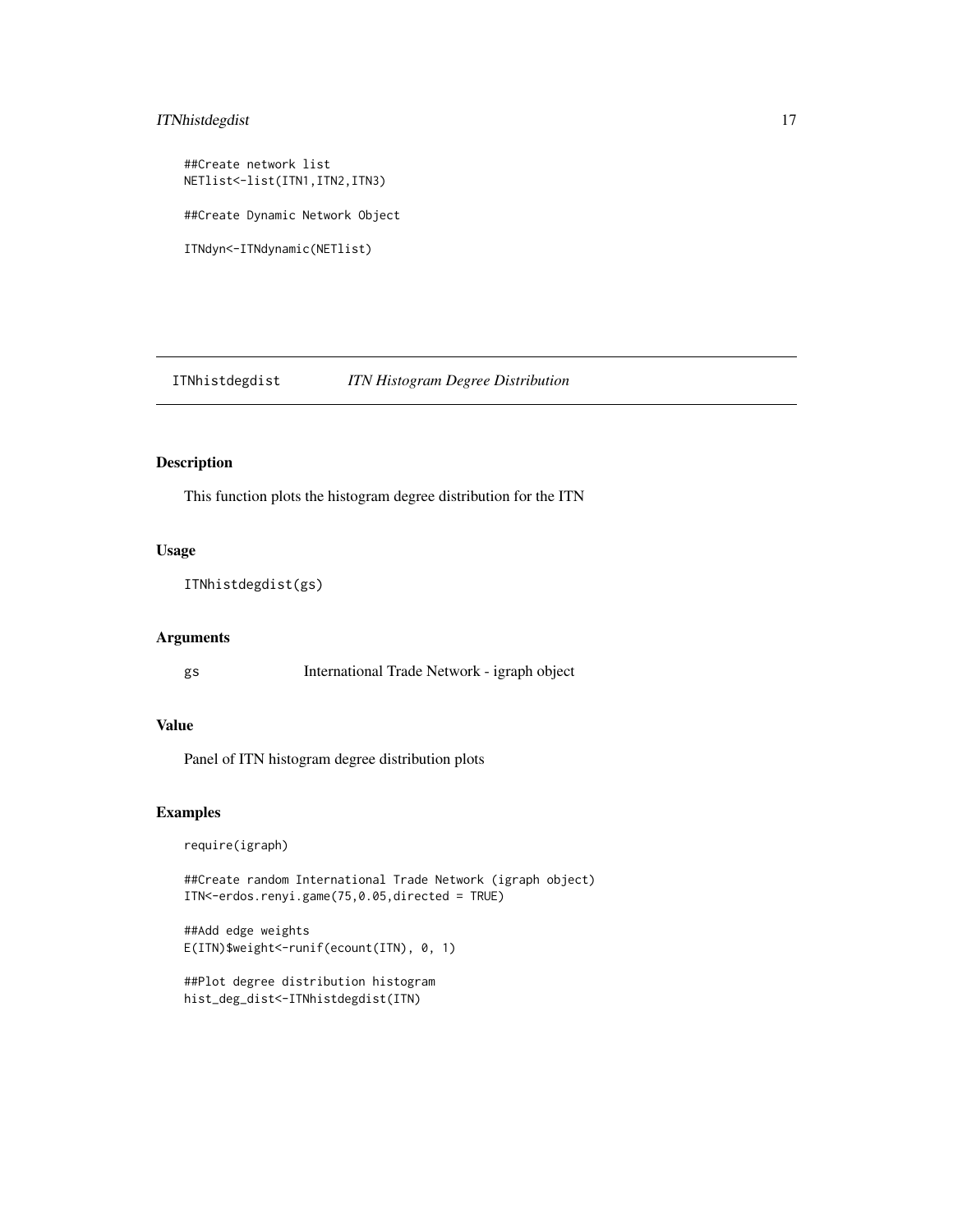<span id="page-17-0"></span>

The following function produces a plot showing imports (in degree) vs exports (out degree). This allows us to identify whether in the ITN, countries that export high levels also import high levels. The plot can be produced for either weighted or binary import and export ties.

#### Usage

ITNimvex(gs, weighted)

# Arguments

| gs       | International Trade Network - igraph object                                    |
|----------|--------------------------------------------------------------------------------|
| weighted | TRUE - plot import strength vs export strength. FALSE - Import count Vs export |
|          | count                                                                          |

#### Value

Imports Vs Exports Plot

# Examples

```
require(igraph)
```

```
##Create random International Trade Network (igraph object)
ITN<-erdos.renyi.game(75,0.05,directed = TRUE)
```

```
##Add edge weights
E(ITN)$weight<-runif(ecount(ITN), 0, 1)
```

```
##Plot binary import vs exports
imvex_plot<-ITNimvex(ITN,FALSE)
```
ITNplotset *ITN Plots*

#### Description

This function creates a panel of four plots of the ITN for a quick inspection. These include plots: (i) highlighting clusters using the fast greedy algorithm.(ii)node colours for communities detected using the spinglass algorithm. (iii)nodes coloured by regional partition and (iv)with nodes coloured by regional partition and node size based on outdegree centrality.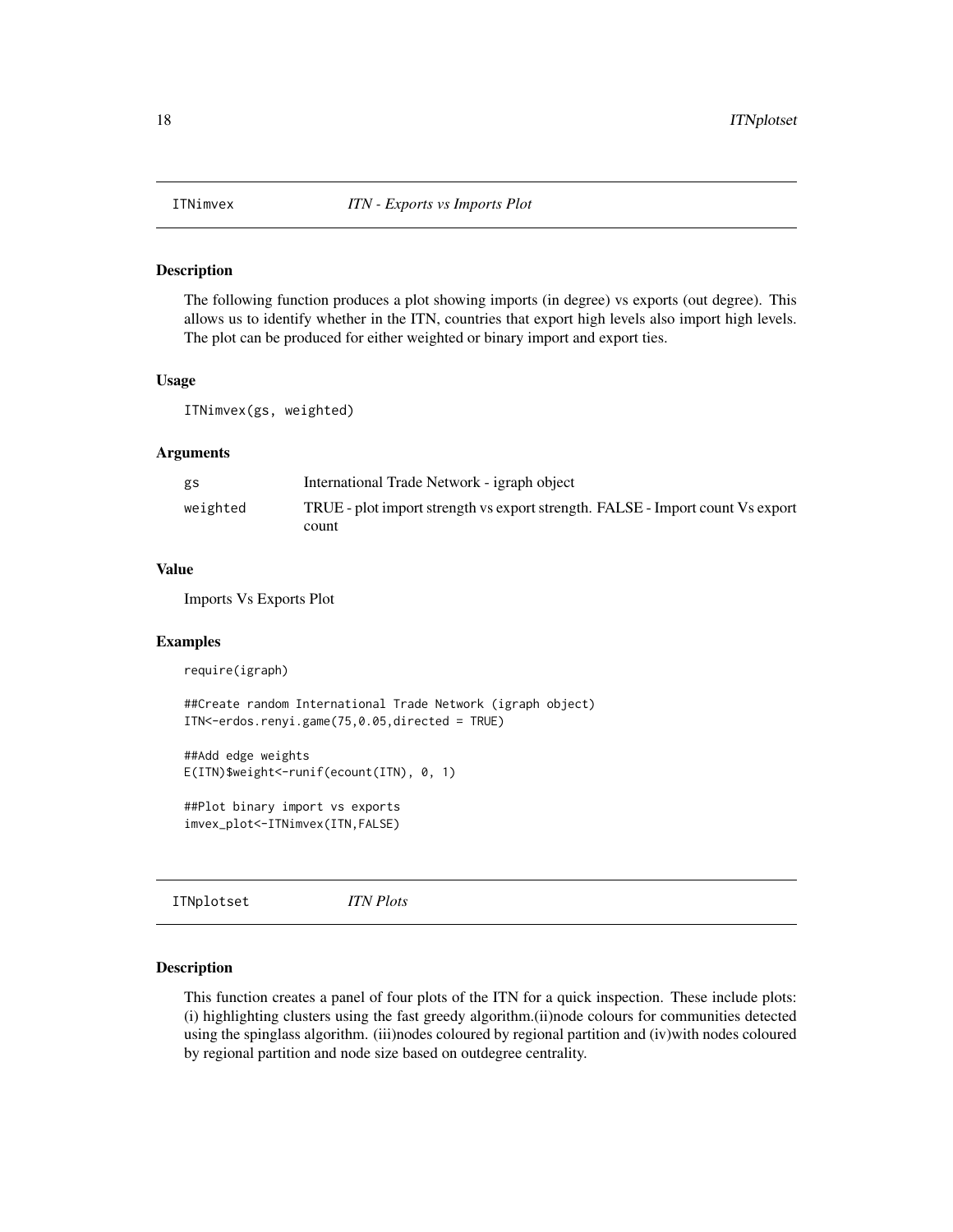# <span id="page-18-0"></span>ITN properties 19

# Usage

ITNplotset(gs)

#### Arguments

gs International Trade Network - igraph object

#### Value

Panel of ITN plots

#### Examples

##Load the network data(ELEnet16)

##Plot set of network visualisations ITNplotset(ELEnet16)

ITNproperties *ITN Properties*

# Description

This function calculates network level properties for the ITN. These include: -Size (number of nodes) -Density -Reciprocity -Diameter -Average path length -Average node strength -Average Degree -Betweenness Centralisation -Closeness Centralisation -Eigenvector Centralisation -Out Degree Centralisation -In Degree Centralisation -All Degree Centralisation -Clustering coefficent (transitivity) -Clustering Weighted -Region Homophily -Degree Assortativity

# Usage

```
ITNproperties(gs)
```
#### Arguments

gs International Trade Network - igraph object

# Value

Table of centrality results (dataframe)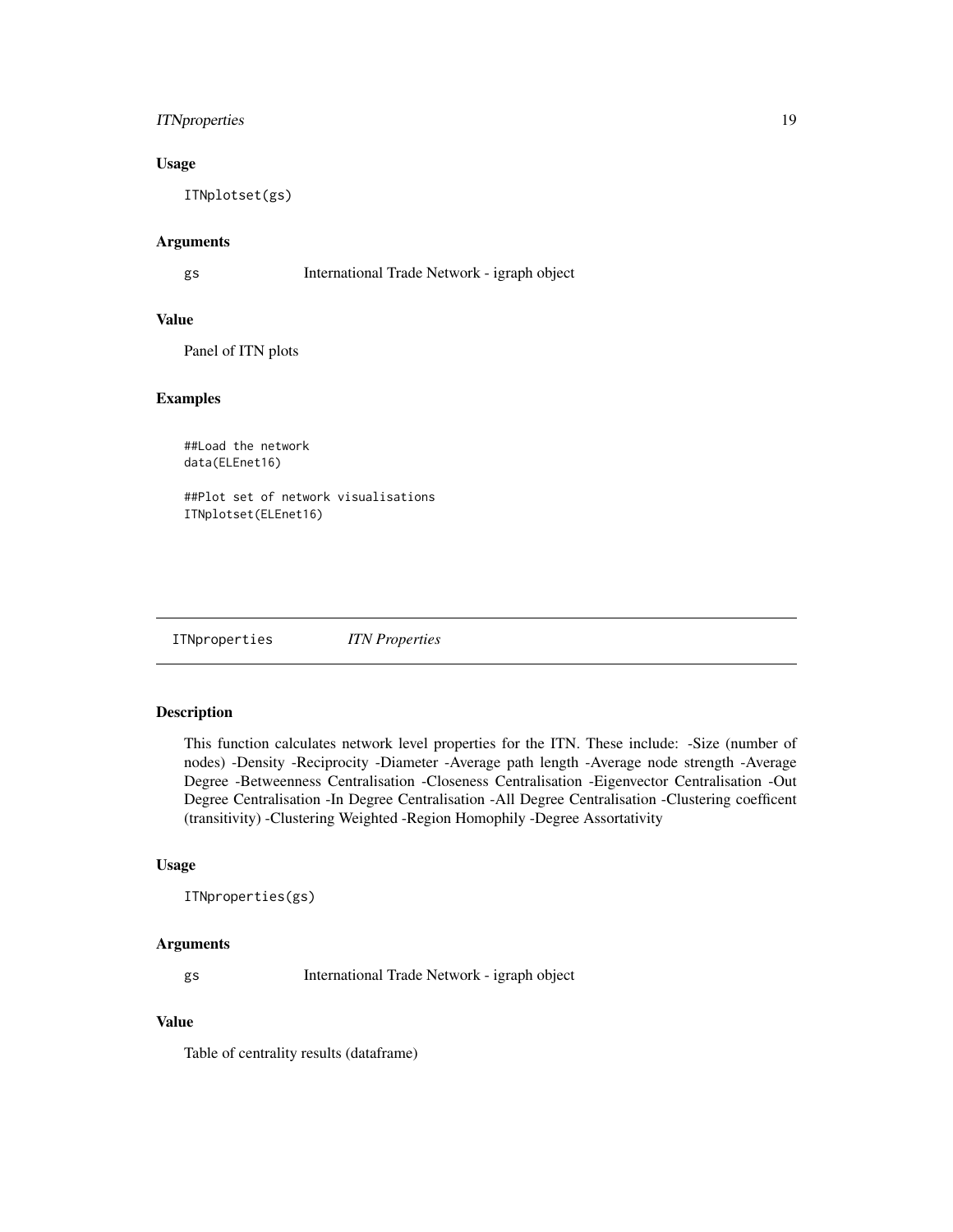# Examples

##Load the network data(ELEnet16)

##Calculate the network properties ITNPROP<-ITNproperties(ELEnet16)

ITN\_make\_plot *Single Clean ITN Plot*

# Description

This function plots a single/clean ITN

# Usage

ITN\_make\_plot(gs, LABEL, REGION)

# Arguments

| gs     | International Trade Network - igraph object                |
|--------|------------------------------------------------------------|
| LABEL  | Should labels be present - TRUE/FALSE                      |
| REGION | Should nodes be coloured on the basis of region TRUE/FALSE |

# Value

Panel of ITN plots

# Examples

```
##Load graph
data("ELEnet16")
```
##Otherwise download data from WITS and create an ##International Trade Network using WITSclean()

##Plot the network - No Label, colour by region ITN\_plot\_example<-ITN\_make\_plot(ELEnet16,FALSE,TRUE)

<span id="page-19-0"></span>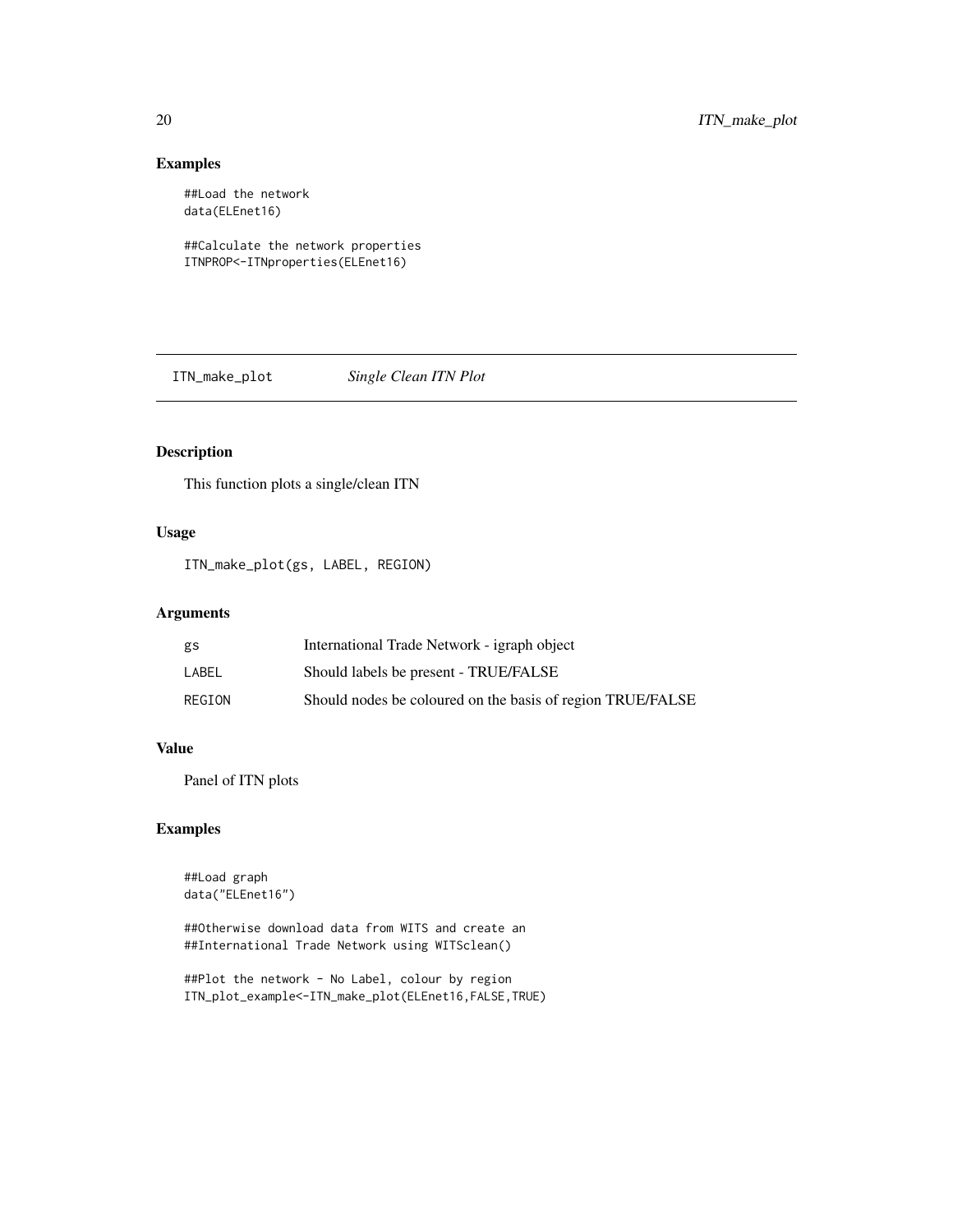<span id="page-20-0"></span>ITN\_map\_plot *ITN plot on world map*

#### Description

This function plots the international trade network on a world map

# Usage

ITN\_map\_plot(gs)

# Arguments

gs International Trade Network - igraph object

#### Value

Plot of the ITN on world map

# Examples

require(maps) ##Load the ITN data(ELEnet16)

## Plot ITN on map - node size based on outdegree ITN\_map\_plot(ELEnet16)

mixing\_matrix\_igraph *Mixing Matrix*

#### Description

This function calculates the mixing matrix for an igraph object

# Usage

mixing\_matrix\_igraph(gs, attrname)

# Arguments

| gs       | igraph object.                    |
|----------|-----------------------------------|
| attrname | Attribute name (vertex attribute) |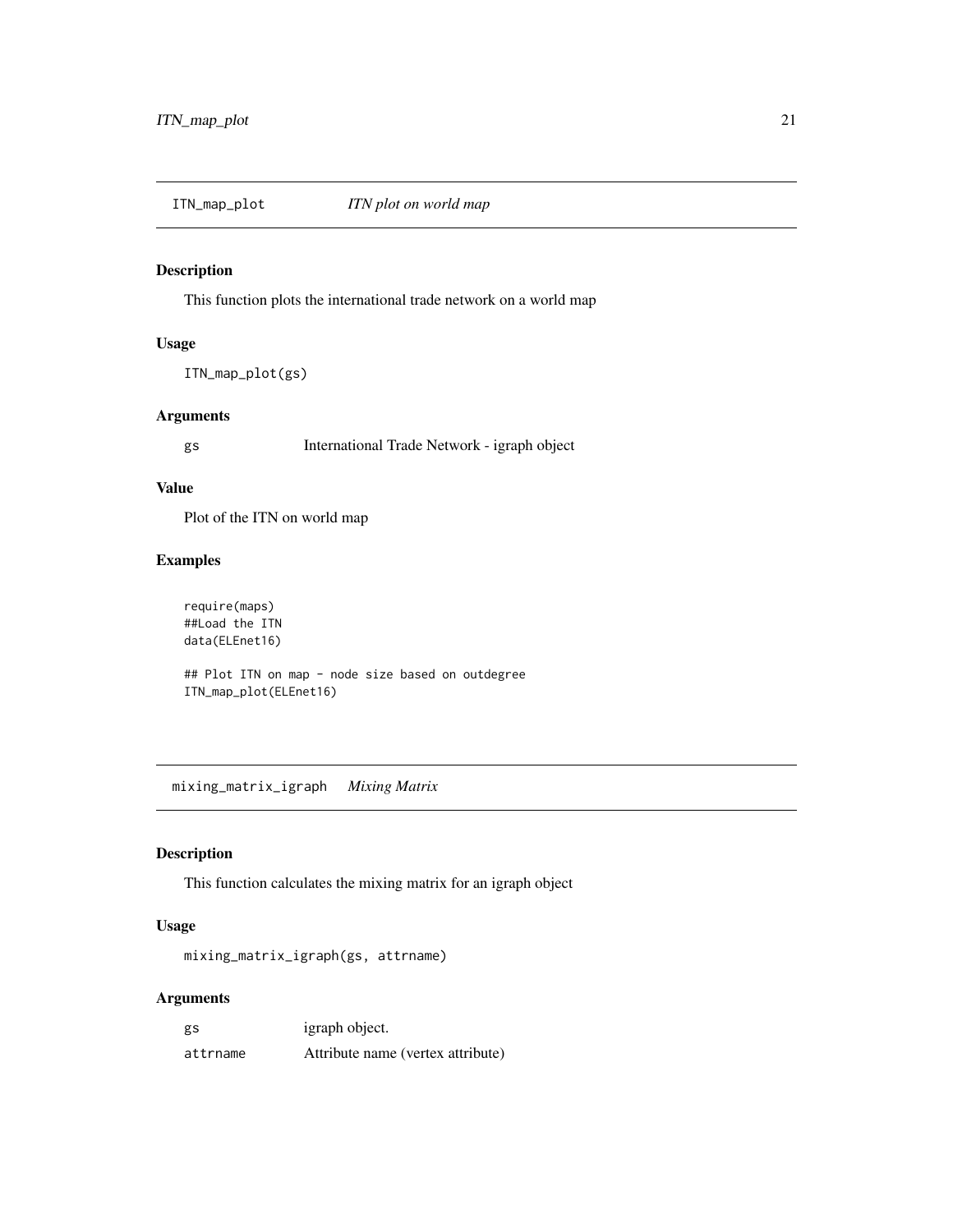# Value

Mixing matrix

#### Examples

```
require(igraph)
##Create random International Trade Network (igraph object)
gs<-erdos.renyi.game(50,0.05,directed = TRUE)
```
##Add vertex attributes V(gs)\$LETTER<-rep(LETTERS[1:5],10)

##Add vertex names V(gs)\$name<-1:vcount(gs)

```
##Calculate mixing matrix
mixing_matrix<-mixing_matrix_igraph(gs,"LETTER")
```
plot\_degree\_distribution

*Plot Degree Distribution*

#### Description

This function plots degree distribution for any graph

#### Usage

```
plot_degree_distribution(graph, a)
```
# Arguments

| graph | igraph object            |
|-------|--------------------------|
| a     | mode - "in", "out", "all |

#### Value

Panel of ITN degree distribution plots

# Examples

```
require(igraph)
##Create random International Trade Network (igraph object)
ITN<-erdos.renyi.game(75,0.05,directed = TRUE)
```

```
##Plot out degree distribution
plot_degree_distribution(ITN,"in")
```
<span id="page-21-0"></span>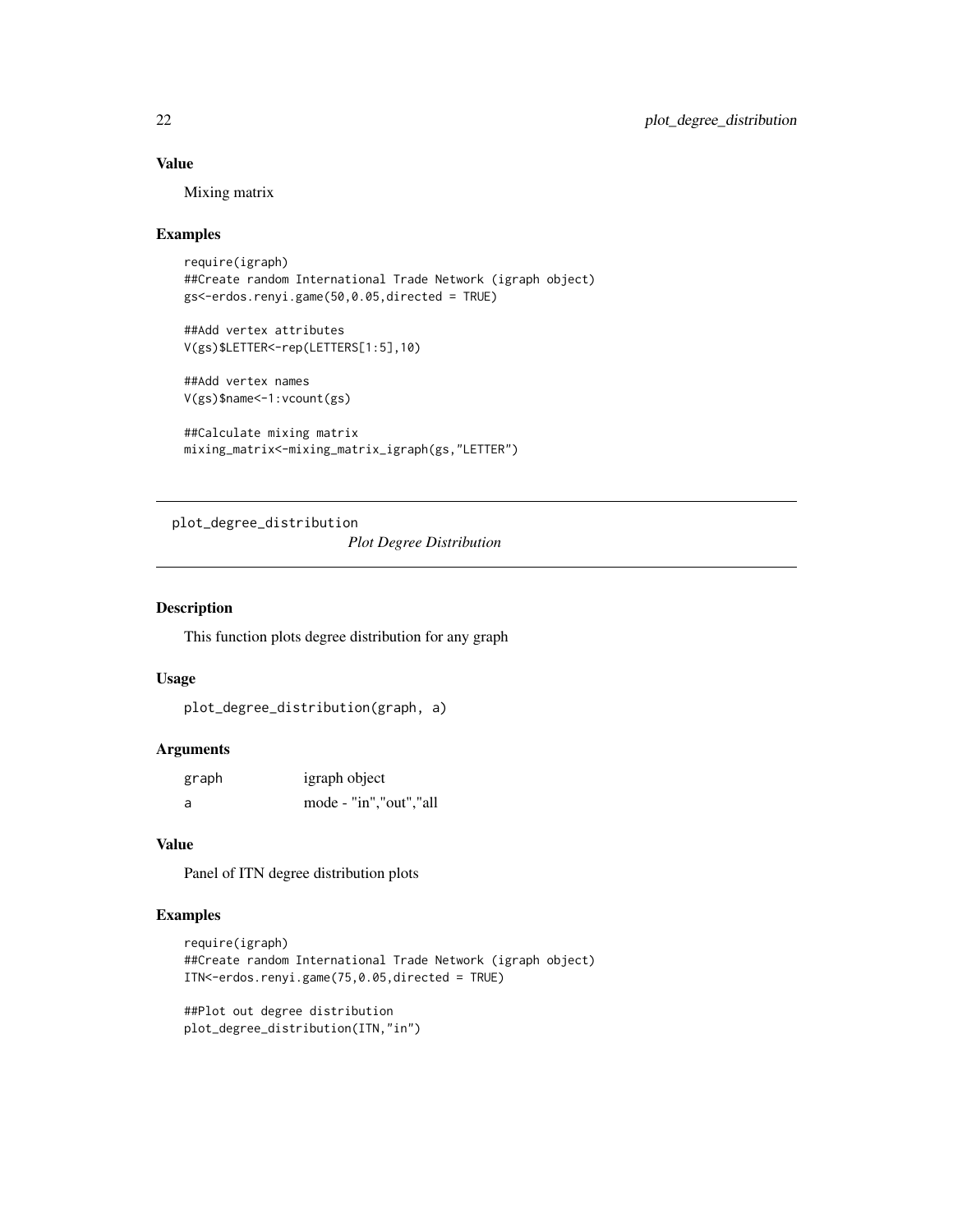<span id="page-22-0"></span>This function creates a chord diagram/circle plot for levels of trade between regional partitions

# Usage

```
region_circle_plot(gs)
```
#### Arguments

gs igraph ITN object (with attributes added)

#### Value

Circle Plot

# Examples

##Load graph data("ELEnet16")

##Create region circle plot region\_circle\_plot(ELEnet16)

reorder\_df *reorder\_df*

# Description

Reorders the rows of one dataframe according to another vector (id vector)

## Usage

reorder\_df(df, col\_sort, reorder\_data)

# Arguments

| df           | dataframe to reorder                       |
|--------------|--------------------------------------------|
| col sort     | column on which the rows will be reordered |
| reorder data | vector with the new order                  |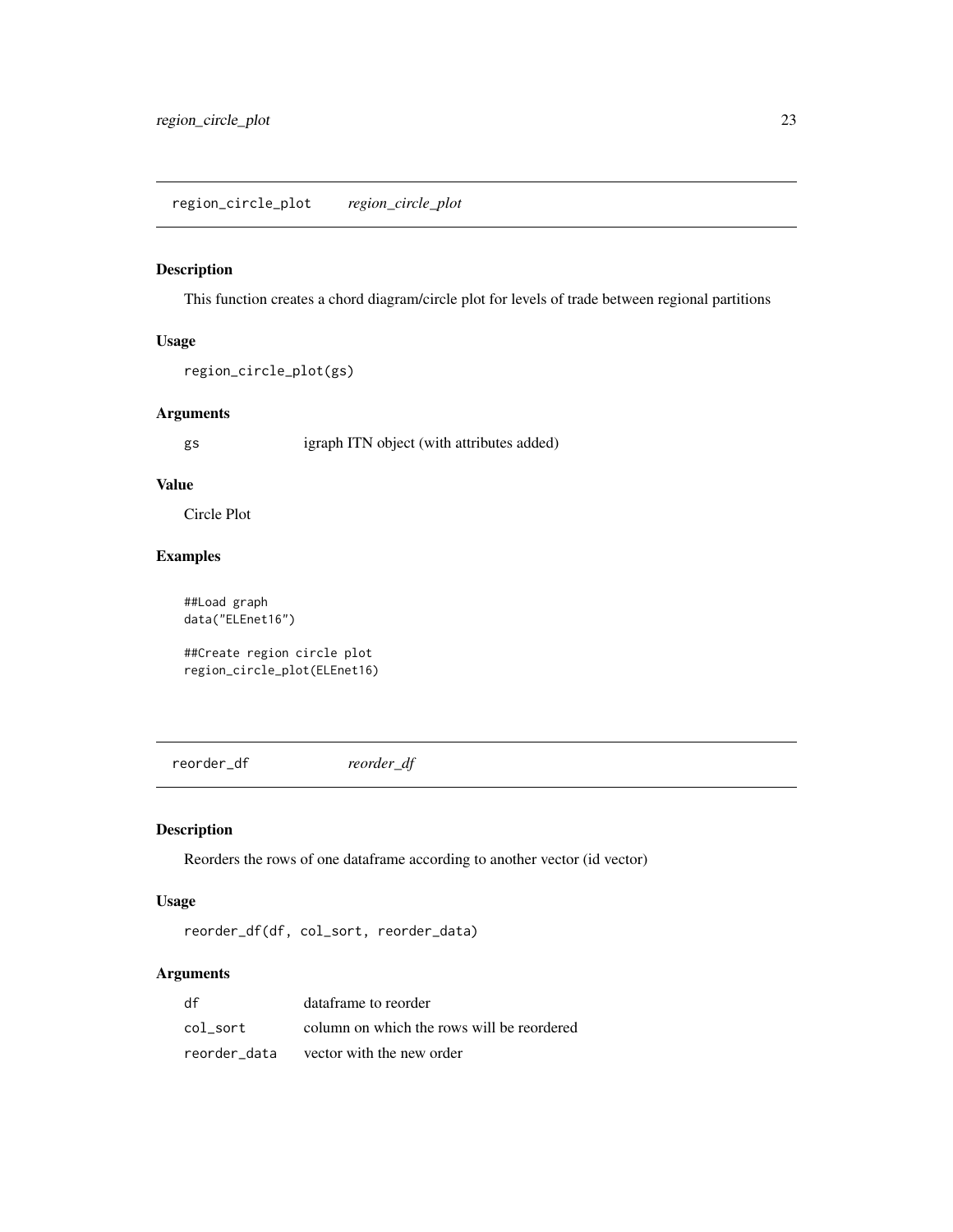# <span id="page-23-0"></span>Value

Reordered dataframe

#### Examples

```
df \le data.frame(a = letters[1:3],b = LETTERS[4:6],c = 7:9)
reorder_data<-c("c","a","b")
df_new<-reorder_df(df,"a",reorder_data)
df_new
```

| round_df | round_df |  |
|----------|----------|--|
|          |          |  |

# Description

This function rounds the numeric variables in a dataframe containing numeric and non-numeric data

#### Usage

round\_df(x, digits)

# Arguments

| $\boldsymbol{\mathsf{x}}$ | dataframe          |
|---------------------------|--------------------|
| digits                    | digits to round to |

# Value

Dataframe with rounded numbers

#### Examples

```
##Create dataframe
ID = c("a", "b", "c", "d", "e")Value1 = c(3.445662,6.44566,8.75551,1.114522,1.5551)
Value2 = c(8.2,1.7,6.4,19.45459,10.34524)
df<-data.frame(ID,Value1,Value2)
##Round to 2 digits
```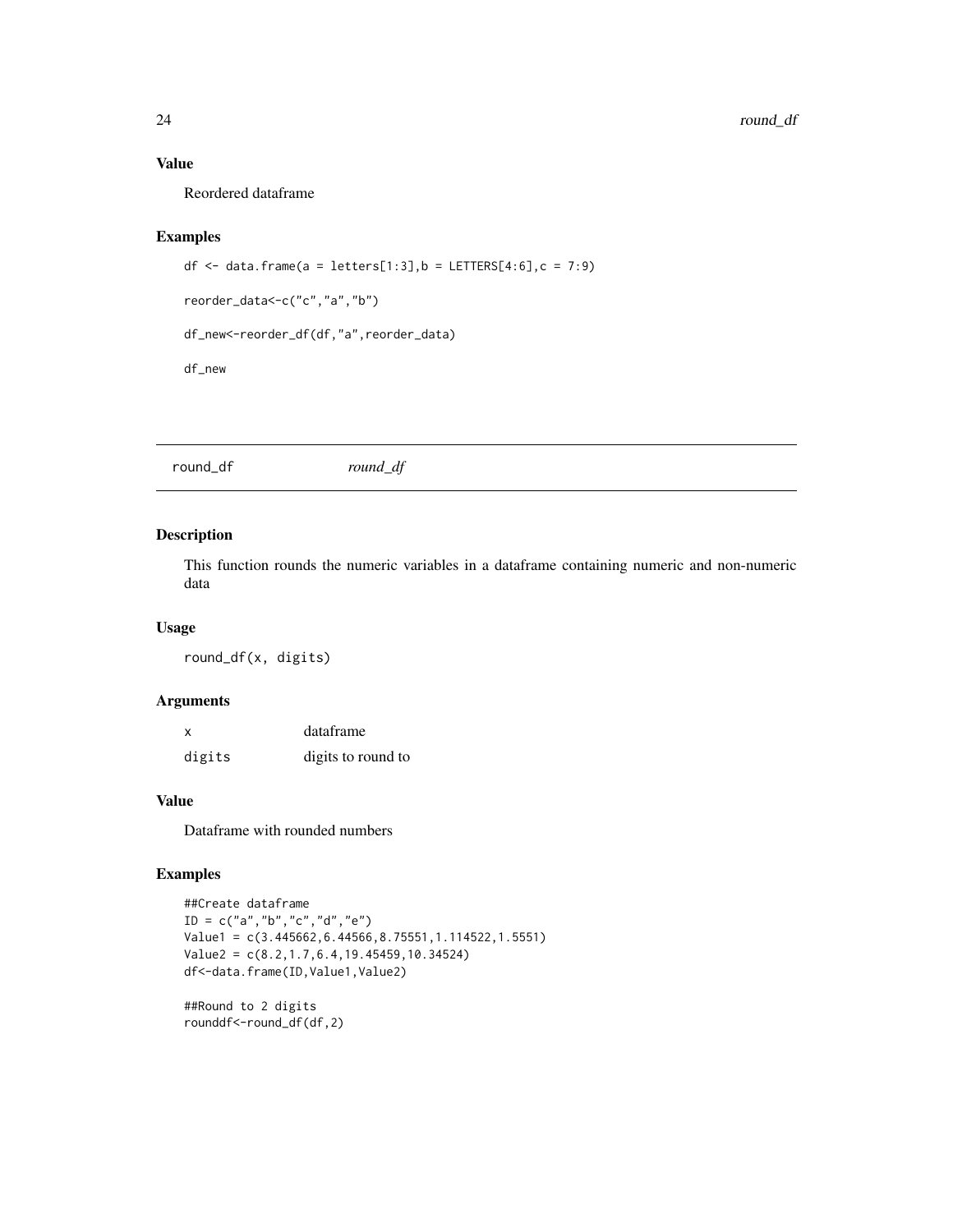<span id="page-24-0"></span>

This function takes (import) trade data downloaded from WITS, cleans it and transforms it into a network. Adding a number of country level attributes to nodes in the network, including: regional partition, GDP, GDP per capita, GDP growth and FDI.

#### Usage

WITSclean(CSVfile, YEAR, threshold, cutoff)

# Arguments

| CSVfile   | WITS csy file                                           |
|-----------|---------------------------------------------------------|
| YEAR      | Year                                                    |
| threshold | Apply a threshold - TRUE, Extract the backbone - FALSE  |
| cutoff    | Threshold - cutoff level, Backbone - significance level |

#### Value

International Trade Network - igraph object

# Examples

##Create an igraph object from international ##trade data downloaded from WITS

##Applies a threhold ##only retains ties that are at least ## 0.01% of total trade

ITN<-WITSclean("WITS\_CSV\_FILE\_NAME.csv",2015,TRUE,0.01)